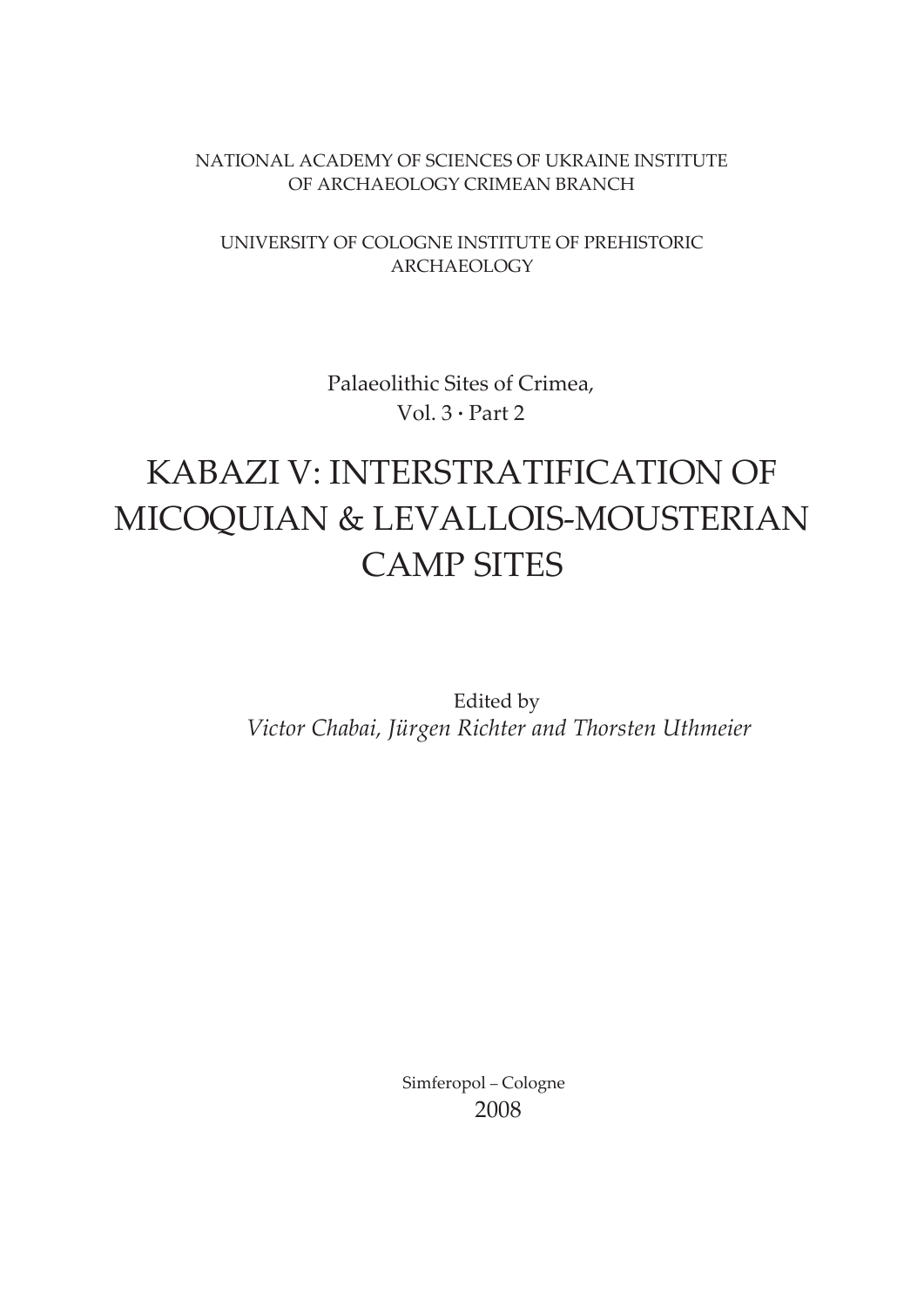# 13 Chapter

## Kabazi V, Sub-Unit III/7: Artefacts

#### *Andrey P. Veselsky*

This sub-unit was first discovered and investigated in 2003. Sub-unit III/7 comprises a total of three different levels: III/7-1, III/7-2 and III/7-3. However, it should be remarked that these levels are not uninterrupted scatters of surface finds, but depressions caused by erosion to the surface of lithological layer 14A, which – in turn – became filled with sediment from lithological layer 12A (Chapter 1, this volume). These depressions take the form of amorphous shallow pits. The investigated areas of archaeological levels III/7-1 and III/7-2 measure ca. 3.5 m², and level III/7-3 was excavated in an area of around 1 m².

The flint material from sub-unit III/7 has been analysed following a classification system developed by Gladilin (1976), and subsequently adopted for Crimean Middle Palaeolithic studies (Chabai and Demidenko 1998). Typological and technological characteristics of artefact assemblages from levels III/7-1 and III/7-2 suggest that these can be a�ributed to mixed complexes with both Levallois-Mousterian and Crimean Micoquian characteristics. On the other hand, the assemblage from level III/7-3 can be assigned to the Crimean Micoquian.

#### STRUCTURE OF THE ARTEFACT ASSEMBLAGE

The 8,291 artefacts recovered from sub-unit III/7 (Table 13-1) can be subdivided into three main groups. The first group (8,278 items) comprises products from flint processing which can be subdivided into six artefact categories (chunks, chips, flakes, blades, preforms, and tools; Table 13-1). The most numerous category in this group are chips, which make up 96.76 % of all flint processing products. Among blanks larger than 3 cm, flakes are dominant, i.e. in the essential count (without chips and chunks) they constitute 68.05 % of blanks, with blades numbering nigh on 6 times fewer pieces. The same relation is observed for all other archaeological levels, except for level III/7-3 (Table 13-1). Tools in the essential counts vary from 14 % in level III/7-3, and up to  $24\%$  in level III/7-1 (Table 13-1). In level III/7-1 tools are represented by unifacial forms. A single complete bifacial leaf-shaped tool was discovered in level III/7-3, and one unidentifiable fragment of a bifacial tool was recovered from level III/7-2.

The second group of archaeological artefacts comprises bone retouchers (Table 13-1). These tools, which would have been essential for flint treatment, are found in all archaeological levels. Finally, the third group is natural river pebbles. These were found only in archaeological level III/7-1, whereby none show traces of use.

The characteristic features of sub-unit III/7 artefact structure are 1) a low to middle range tool ratio, 2) the absence of cores and bifacial preforms, and 3) the dominance of unifacial tools.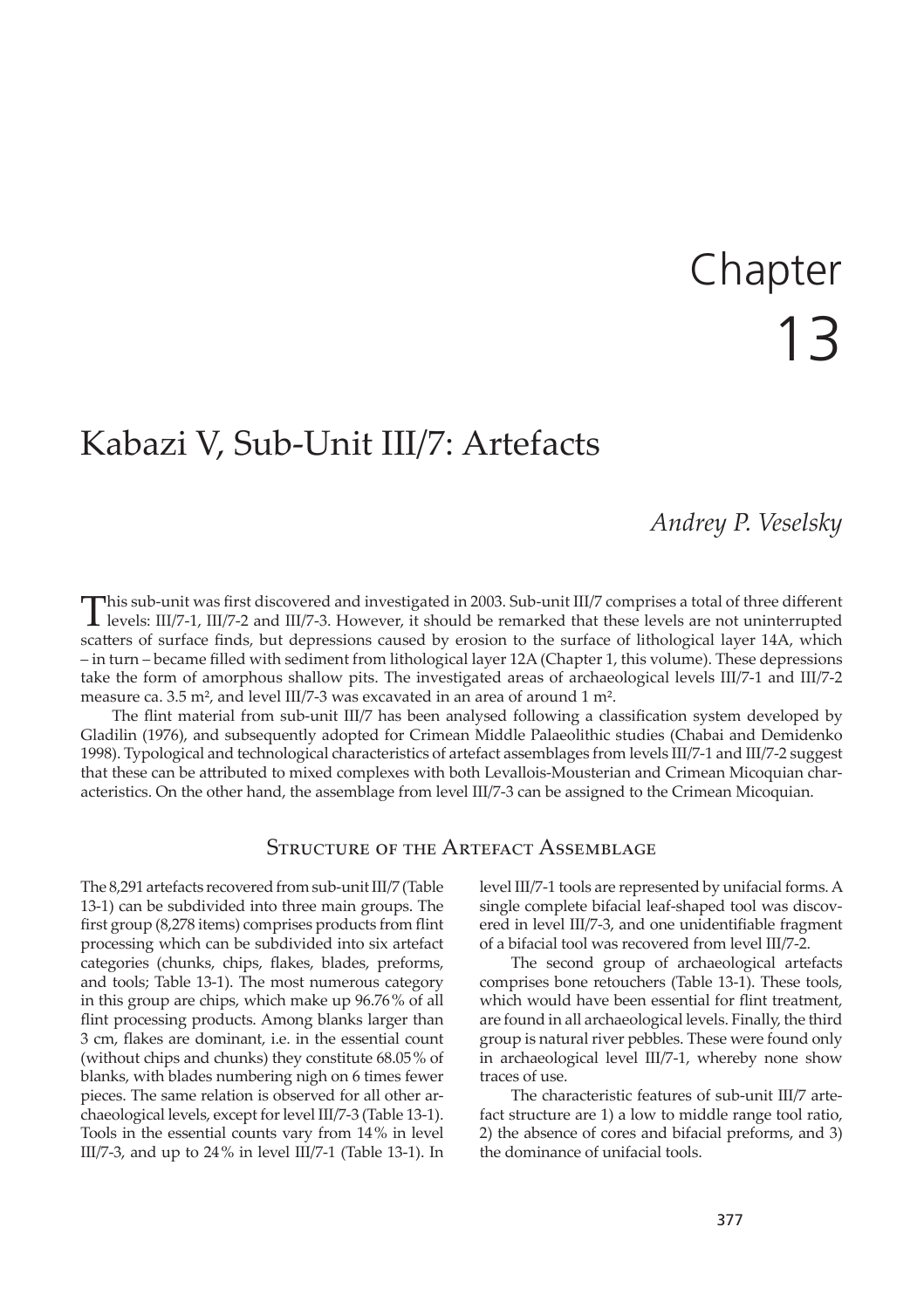#### Chunks

Chunks were found in two archaeological levels: III/7-1 and III/7-2 (Table 13-1), whereby in excess of 74 % stem from level III/7-2. Chunks can be described as the naturally split fragments of flint from either nodules or plaquettes. A chunk from level III/7-1 was burnt. Due to their limited sizes, chunks from sub-unit III/7 are too small to be considered a raw material reserve; in fact, they might be considered as waste of resources, originating as they do from the utilization of poor-quality nodules. Practically all chunks have dimensions not exceeding 5 cm. The largest observed chunk was encountered in level III/7-1 (length: 52.87 mm, width: 36.21 mm, and thickness: 13.68 mm). On the other hand, average dimensions of chunks are as follows: length – 31.12 mm, width – 20.25 mm, and thickness – 11.42 mm.

#### Preforms

Only a single item from this category was recorded in sub-unit III/7; a preform fragment was found in level III/7-3 (Table 13-1). Due to its small size (length: 20.26 mm; width: 36.41 mm; thickness: 18.81 mm), it is unclear whether this artefact is the preform of a core or of a bifacial tool.

#### Blank variability

Blanks from sub-unit III/7 include chips, flakes, and blades. Among blanks, chips are the most frequently observed (97.15 %; Table 13-2). Further, regular chips and chips with broken butts prevail. Chips  $(1.0 -$ 2.9 cm) from bifacial thinning make up 27.24 % (Table 13-3) of chips with identifiable striking platforms. The percentages of bifacial thinning chips in chip assemblages from each of the respective levels is as follows: level III/7-1 – 24.68 %; level III/7-2 – 27.7 %; and level III/7-3 – 35.38 %. Similar ratios of bifacial thinning chips have previously been encountered in levels III/1 (22.29 %) and III/2 (35.85 %), both of which have been shown to have yielded Micoquian assemblages. Among flakes and blades, items from bifacial thinning are represented by relatively small amounts, from 1.53 % to 5.76 % in levels III/7-1 and III/7-2, respectively. The blade index of sub-unit III/7 lies at 15.74. The variation in blade indexes ranges from 13.85 in level III/7-1 to 15.38 in level III/7-2. On the whole, blade indexes in archaeological levels belonging to sub-unit III/7 fall within the parameters considered characteristic for the Crimean Micoquian.

In sum, the presence of bifacial thinning items among all types of removals, the complete absence of cores, as well as the low blade index, are all suggestive of the fact that the majority of blanks resulted from the production of bifacial tools.

| Flint artefacts | $III/7-1$ | $III/7-2$ | $III/7-3$      | Total: | $\%$   | ess $%$ |
|-----------------|-----------|-----------|----------------|--------|--------|---------|
| Chunks          | 7         | 20        | ٠              | 27     | 0.33   | ٠       |
| Preforms        | ٠         | ٠         | 1              | 1      | 0.01   | 0.41    |
| Chips           | 3,745     | 4,034     | 231            | 8,010  | 96.76  | ٠       |
| Flakes          | 42        | 113       | 9              | 164    | 1.98   | 68.05   |
| <b>Blades</b>   | 8         | 18        | 3              | 29     | 0.35   | 12.03   |
| Tools           | 16        | 29        | $\overline{2}$ | 47     | 0.57   | 19.51   |
| Total:          | 3,818     | 4,214     | 246            | 8,278  | 100.00 | 100.00  |

| Pebble & bone artefacts | $III/7-1$ | $II/I$ /7-2 | $III/7-3$ | Total: |
|-------------------------|-----------|-------------|-----------|--------|
| Pebble fragments        |           |             |           |        |
| Bone retouchers         |           |             |           |        |
| Total:                  |           |             |           |        |

**Table 13-1** Kabazi V, sub-unit III/7: artefact totals.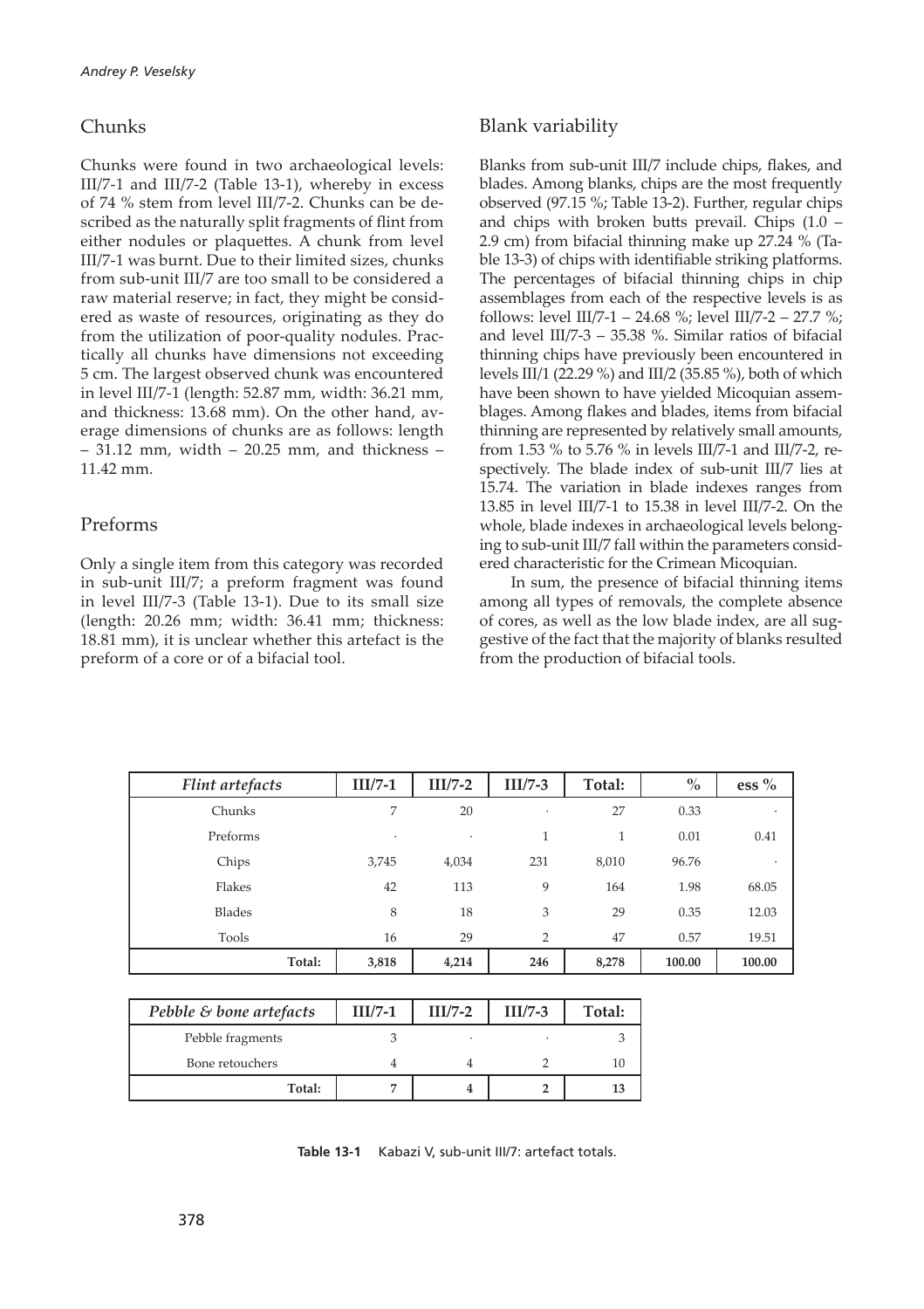#### Chips

Chips are the most numerous artefacts in the subunit III/7 assemblage (Table 13-3), as such have been subdivided into five different groups: "regular" chips, bifacial thinning chips, rejuvenating chips, broken chips, and small chips (measuring from 0.1 to 0.9 cm in length). Due to the small size of those pieces attributed to the latter group, it proved difficult to differentiate between those stemming from "regular" and those from "bifacial" thinning processes. Bifacial thinning chips are characteristic for all levels of sub-unit III/7, and they make up about a quarter of all identifiable chips from each of the levels. As a rule, such a high percentage of bifacial thinning chips is characteristic for Micoquian complexes and attests to the on-site production of

bifacial tools. Usually, the percentages of "bifacial thinning chips" in Levallois-Mousterian assemblages are three times lower, and as such reflect the preparation of supplementary platforms on cores, e.g. the percentage of "bifacial thinning chips" in Kabazi V, IV/1 (WCM industry) is 7.63 % of all identifiable chips.

Additionally, in archaeological levels III/7-1 and III/7-2, a series of diagnostic removals from the renewal of distal tips of bifacial convergent tools was observed – bifacial thinning removal of type "3B" a�er Yu. Demidenko (Demidenko 2004a, 2004b). In archaeological levels III/7-1 and III/7-2 rejuvenating tips make up 9.21 % and 10.79 %, respectively, of all bifacial thinning and rejuvenating chips.

|                                          | $III/7-1$ | $II/I$ /7-2 | $III/7-3$ | Total: | $\frac{0}{0}$ |
|------------------------------------------|-----------|-------------|-----------|--------|---------------|
| $Chips*$                                 | 3,670     | 3,881       | 208       | 7,759  | 94.08         |
| Bifacial thinning & rejuvenating chips * | 76        | 154         | 23        | 253    | 3.07          |
| Flakes*                                  | 55        | 125         | 9         | 189    | 2.29          |
| Bifacial thinning flakes *               | 1         | 7           | 1         | 9      | 0.11          |
| Blades <sup>*</sup>                      | 9         | 22          | 3         | 34     | 0.41          |
| Bifacial thinning blades *               | $\bullet$ | 2           | 1         | 3      | 0.04          |
| Total:                                   | 3,811     | 4,191       | 245       | 8,247  | 100.00        |

\* including tools

**Table 13-2** Kabazi V, sub-unit III/7: blank variability as numbers and percentages of each type.

|                 | cm          | $III/7-1$      | $II/I$ /7-2    | $III/7-3$            | Total: | ess $%$ |
|-----------------|-------------|----------------|----------------|----------------------|--------|---------|
| Regular         | $1.0 - 1.9$ | 174            | 306            | 31                   | 511    | 55.00   |
|                 | $2.0 - 2.9$ | 58             | 96             | 11                   | 165    | 17.76   |
| <b>Bifacial</b> | $1.0 - 1.9$ | 55             | 109            | 16                   | 180    | 19.38   |
|                 | $2.0 - 2.9$ | 14             | 30             | $\overline{7}$       | 51     | 5.49    |
|                 | $0.1 - 0.9$ | $\sqrt{4}$     | $\overline{2}$ | $\ddot{\phantom{a}}$ | 6      | 0.65    |
| Rejuvenating    | $1.0 - 1.9$ | $\overline{2}$ | 12             | $\cdot$              | 14     | 1.51    |
|                 | $2.0 - 2.9$ | $\mathbf{1}$   | $\mathbf{1}$   | $\cdot$              | 2      | 0.21    |
| <b>Broken</b>   | $1.0 - 1.9$ | 536            | 932            | 87                   | 1,555  | $\cdot$ |
|                 | $2.0 - 2.9$ | 100            | 158            | 24                   | 282    | $\cdot$ |
| Other chips     | $0.1 - 0.9$ | 2,801          | 2,388          | 55                   | 5,244  | ٠       |
|                 | Total:      | 3,745          | 4,034          | 231                  | 8,010  | 100.00  |

**Table 13-3** Kabazi V, sub-unit III/7: dimensions of chips.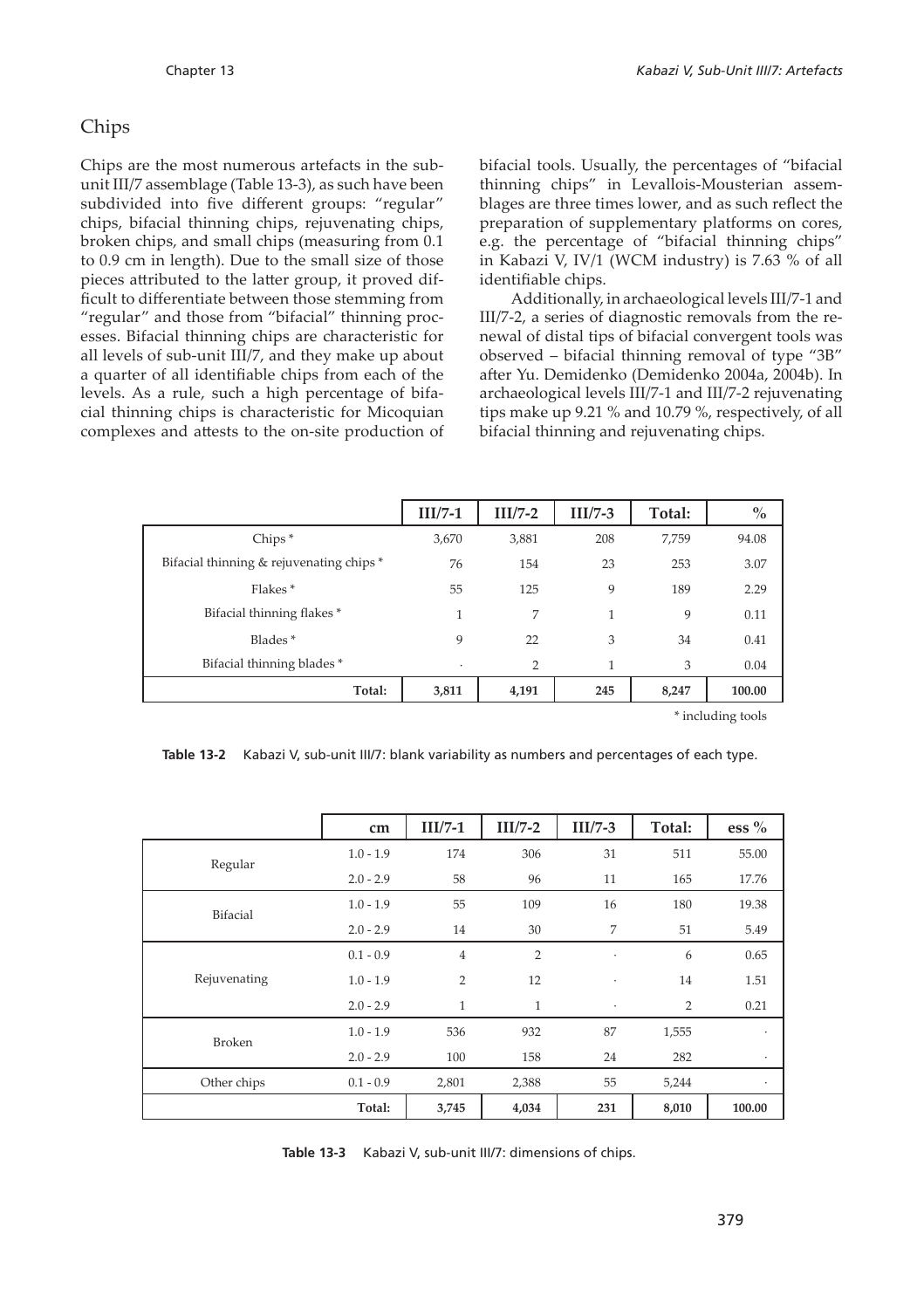#### Flakes and blades

Flakes make up 84.26 % of all removals larger than 3 cm. The rest is represented by blades (Table 13-2). The percentages of bifacial thinning flakes and blades are rather small (1.53 – 5.76 %) for Micoquian standards, but too high to be accepted as characteristic for WCM complexes. There are no rejuvenating blades and flakes. At the same time, five *débordante* flakes and blades, and one Levallois flake were found in level III/7-2.

#### *Blank dimensions*

In all archaeological levels of sub-unit III/7 there is observed an insignificant prevalence of blank length over blank width for all complete flakes (Table 13-4). Thus, generally speaking, it cannot be stated that elongated blanks among flakes are typical for subunit III/7. Furthermore, between 35 % (level III/7-1) and up to 43 % (level III/7-2) of flakes are characterised by transverse proportions, i.e. whereby the width prevails over the length (Fig. 13-1; 13-2). Most flakes range from between 3 and 4 cm in length / width (Fig. 13-1; 13-2), although there are a few flakes longer than 5 cm. The sub-unit III/7 blade assemblage is statistically incomplete to be of significance for parameter studies.

Whereas in level III/7-1 unifacial tools are smaller than unretouched flakes and blades (Fig. 13-1), in level III/7-2 unifacial tools are longer than the latter (Fig. 13-2). At the same time, they do not form a clearly separate cluster of artefacts. Also, in both levels the majority of unifacial tools was made on elongated blanks.

#### *Platform dimensions*

The most prominent feature with regard to platform dimensions is the observation that in level III/7-2 blanks with the widest and thickest striking platforms were used for tool production (Table 13-4). This fact once again substantiates that only the largest blanks in this level were used for tool production (Fig. 13-1; 13-2). Further, it may be assumed that some of the unifacial tools found in this same level were actually imported to the site, and were therefore not connected with on-site flint reduction.

#### *Surface cortex*

66.67 % of blanks in sub-unit III/7 display cortex on their dorsal surfaces (Table 13-5). With the exception of bifacial thinning flakes, the different blank groups comprise between 66.49 % and 73.53 % of pieces with dorsal cortex coverage. The highest percentage (73.53 %) of corticated blanks is found among "regular" blades, while the lowest percentage (44.44 %) is observed among bifacial thinning flakes.

In each of the blank groups the majority of pieces demonstrate the minimal percentage of



Fig. 13-1 Kabazi V, level III/7-1: distribution of flake types, by length/width parameters.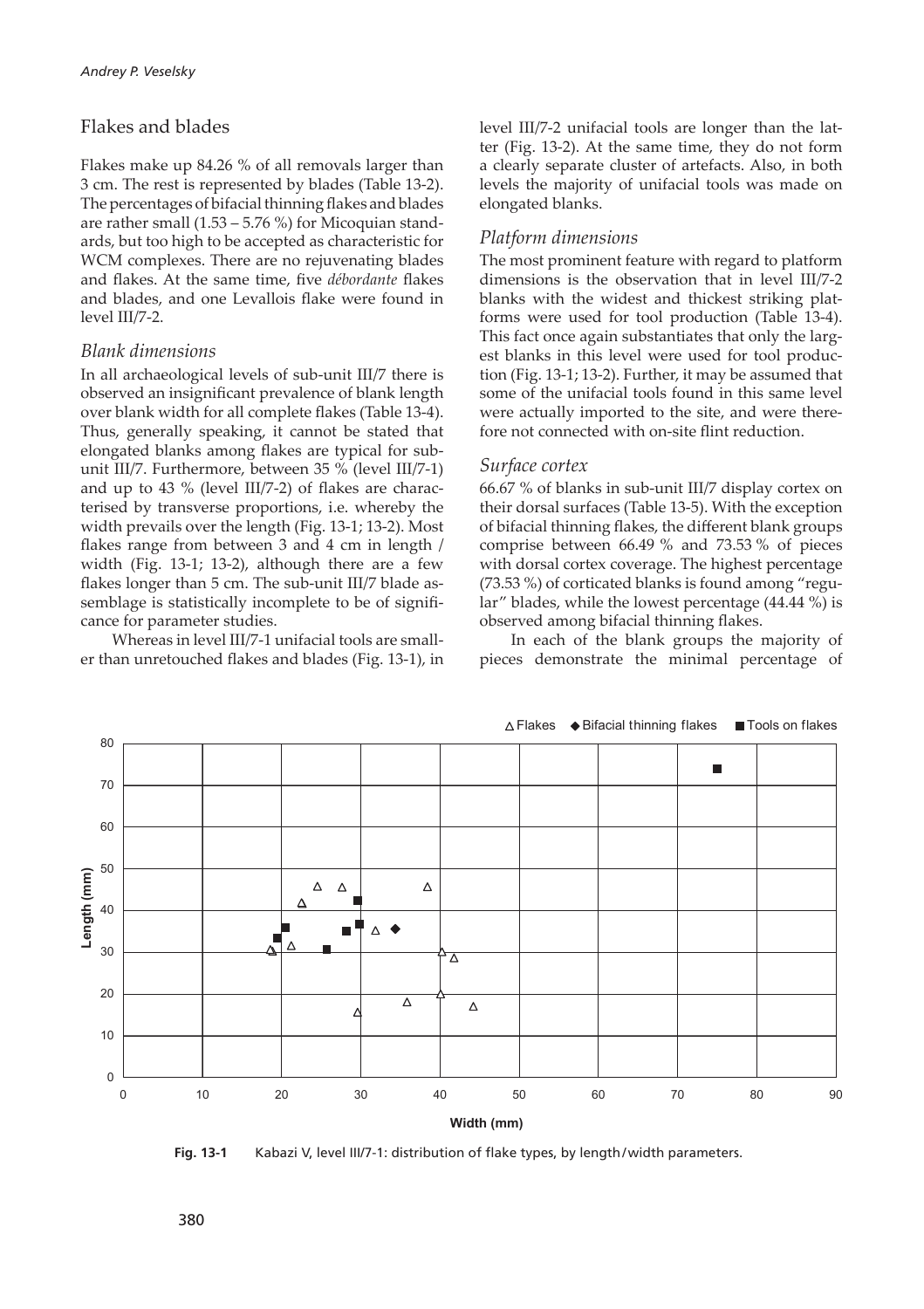|                | <b>Blank types</b>       | $III/7-1$ | $II/I$ /7-2 | $III/7-3$ |
|----------------|--------------------------|-----------|-------------|-----------|
|                | flakes including tools   | 34.27     | 33.24       | 31.24     |
|                | blades including tools   | $51.40*$  | 48.42       | $34.26*$  |
| Length         | blanks (flakes & blades) | 35.99     | 35.19       | 24.46     |
|                | tools                    | 44.04     | 46.77       |           |
|                | flakes including tools   | 32.66     | 31.55       | 28.77     |
| Width          | blades including tools   | 24.43*    | 18.59       | 14.94*    |
|                | blanks (flakes & blades) | 29.86     | 29.04       | 24.16     |
|                | tools                    | 30.95     | 28.74       |           |
|                | flakes including tools   | 7.11      | 5.84        | 5.99      |
| Thickness      | blades including tools   | 5.73      | 5.19        | $5.23*$   |
|                | blanks (flakes & blades) | 6.83      | 5.72        | 5.74      |
|                | tools                    | 8.68      | 7.64        |           |
|                | flakes including tools   | 13.63     | 16.49       | 16.53     |
| Platform width | blades including tools   | 13.51     | 7.46        | 7.22      |
|                | blanks (flakes & blades) | 13.62     | 15.32       | 13.43     |
|                | tools                    | 11.61     | 15.77       |           |
|                | flakes including tools   | 3.73      | 4.46        | 4.61      |
| Platform       | blades including tools   | 6.82      | 3.20        | 4.31      |
| thickness      | blanks (flakes & blades) | 4.08      | 4.29        | 4.51      |
|                | tools                    | 4.85      | 5.50        |           |

\*the number of artefacts is < 3 pieces

**Table 13-4** Kabazi V, sub-unit III/7: average dimensions of blanks and blank platforms (mm).



#### $\triangle$  Flakes  $\blacklozenge$  Bifacial thinning flakes  $\blacksquare$  Tools on flakes

Fig. 13-2 Kabazi V, level III/7-2: distribution of flake types, by length/width parameters.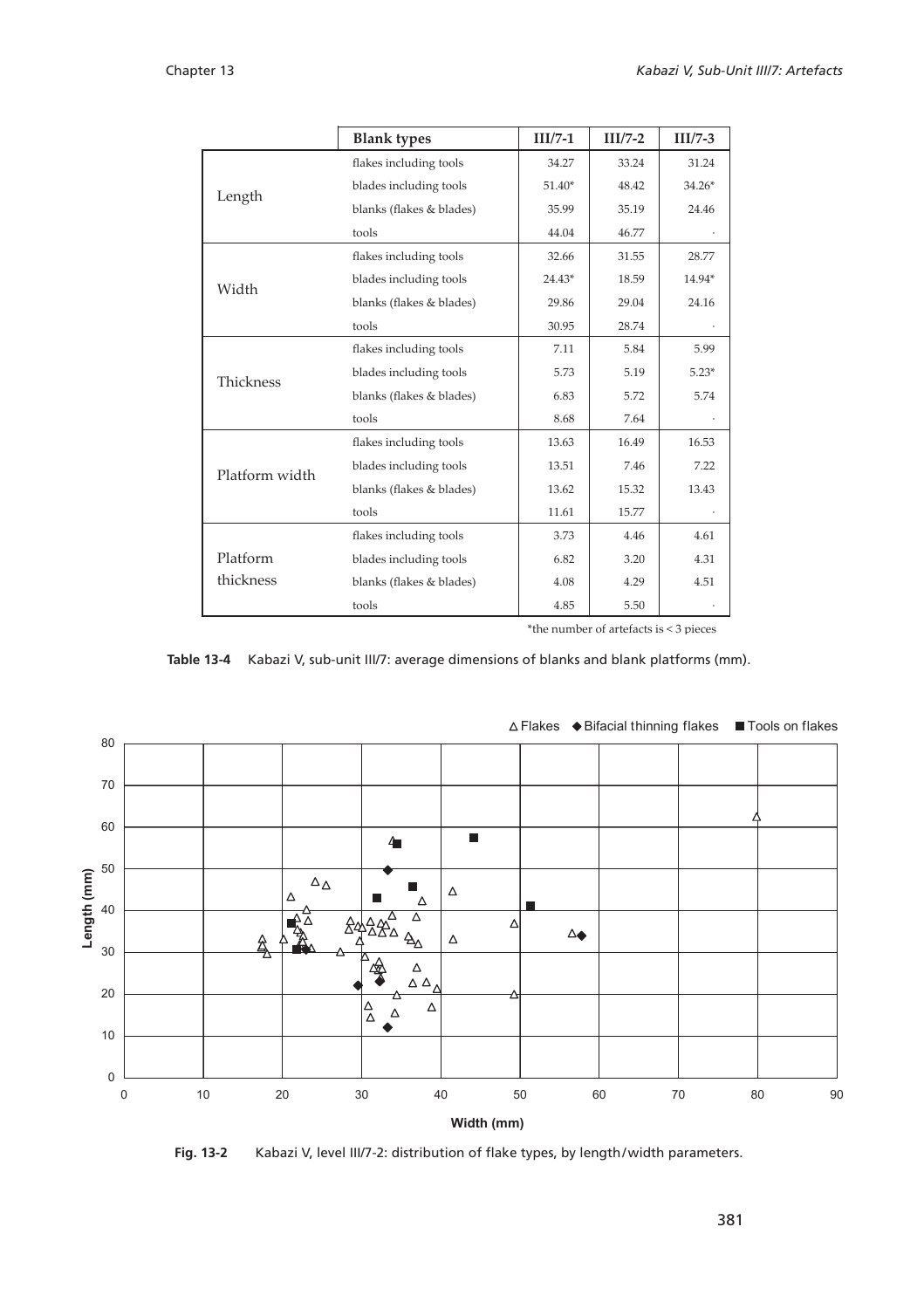|                                                                                                              | $III/7-1$      | $III/7-2$            | $III/7-3$      | Total:         | $\%$  |
|--------------------------------------------------------------------------------------------------------------|----------------|----------------------|----------------|----------------|-------|
| Flakes & tools on flake                                                                                      |                |                      |                |                |       |
| $0\%$                                                                                                        | 18             | 43                   | 3              | 64             | 27.00 |
| $1-25%$                                                                                                      | 16             | 43                   | $\overline{2}$ | 61             | 25.74 |
| 26-50 %                                                                                                      | 6              | 17                   | $\overline{2}$ | 25             | 10.55 |
| 51-75 %                                                                                                      | 3              | 8                    |                | 11             | 4.64  |
| 76-100 %                                                                                                     | 12             | 15                   | 3              | 30             | 12.66 |
| Total:                                                                                                       | 55             | 126                  | 10             | 191            | 80.59 |
| Bifacial thinning and rejuvenating flakes $\varepsilon$ tools on bifacial thinning and<br>rejuvenating flake |                |                      |                |                |       |
| $0\%$                                                                                                        |                | $\overline{4}$       | $\mathbf{1}$   | 5              | 2.11  |
| $1-25%$                                                                                                      | 1              | 3                    |                | 4              | 1.69  |
| 26-50 %                                                                                                      |                |                      |                |                |       |
| 51-75%                                                                                                       |                |                      |                |                |       |
| 76-100 %                                                                                                     |                | $\ddot{\phantom{0}}$ |                |                |       |
| Total:                                                                                                       | 1              | 7                    | $\mathbf{1}$   | 9              | 3.80  |
| Blades & tools on blade                                                                                      |                |                      |                |                |       |
| $0\%$                                                                                                        | $\mathbf{1}$   | 7                    | $\mathbf{1}$   | 9              | 3.80  |
| $1-25%$                                                                                                      | $\overline{4}$ | 9                    | $\mathbf{1}$   | 14             | 5.91  |
| 26-50 %                                                                                                      | $\overline{2}$ | 2                    | $\mathbf{1}$   | 5              | 2.11  |
| 51-75 %                                                                                                      |                | 1                    |                | $\mathbf{1}$   | 0.42  |
| 76-100 %                                                                                                     | 2              | 3                    |                | 5              | 2.11  |
| Total:                                                                                                       | 9              | 22                   | 3              | 34             | 14.35 |
| Bifacial thinning blades & tools on bifacial thinning blade                                                  |                |                      |                |                |       |
| $0\%$                                                                                                        |                | 1                    |                | $\mathbf{1}$   | 0.42  |
| $1-25%$                                                                                                      |                | 1                    | $\mathbf{1}$   | $\overline{2}$ | 0.84  |
| 26-50 %                                                                                                      |                |                      |                |                |       |
| 51-75 %                                                                                                      |                |                      |                |                |       |
| Total:                                                                                                       |                | 2                    | $\mathbf 1$    | 3              | 1.27  |

**Table 13-5** Kabazi V, sub-unit III/7: flakes & blades – dorsal cortex.

cortex (<25 %) on their dorsal surfaces. Blanks with >50 % of cortex on their dorsal surfaces are found exclusively among "regular" flakes and blades; they are not numerous and make up 14.77 % of the total amount of blanks.

#### *Dorsal scar pa�erns*

A total of 12 different types of dorsal scar patterns have been identified on blanks from sub-unit III/7. The maximum variability of dorsal scar patterns is found on flakes (Table 13-6). Whereas the most frequently observed dorsal scar pa�erns on flakes are the cortex, converging and unidirectional variants, among blades the most widespread are unidirectional types. The presence of such scar patterns as unidirectional, unidirectional-crossed, bidirectional-crossed, and especially crested flakes, are all attributes considered characteristic of Western Crimean Mousterian (WCM) complexes. In the flake assemblage from level III/7-2 these types of dorsal scar patterns compose 55 %

|                                                                                                  | $III/7-1$            | $III/7-2$               | $III/7-3$      | Total:         | $\frac{0}{0}$ |
|--------------------------------------------------------------------------------------------------|----------------------|-------------------------|----------------|----------------|---------------|
| Flakes & tools on flake                                                                          |                      |                         |                |                |               |
| Cortex                                                                                           | 10                   | 15                      | 3              | 28             | 11.81         |
| Lateral                                                                                          |                      | $\overline{2}$          |                | $\overline{2}$ | 0.84          |
| Bilateral                                                                                        |                      | $\mathbf{1}$            |                | $\mathbf{1}$   | 0.42          |
| Radial                                                                                           |                      | $\mathbf{1}$            |                | $\mathbf{1}$   | 0.42          |
| Converging                                                                                       | 10                   | 16                      | 3              | 29             | 12.24         |
| Unidirectional                                                                                   | 7                    | 33                      | 1              | 41             | 17.30         |
| Unidirect.-crossed                                                                               | $\overline{2}$       | 14                      |                | 16             | 6.75          |
| Bidirectional                                                                                    | 4                    | 15                      |                | 19             | 8.02          |
| Bidirect.-crossed                                                                                | 1                    | $\overline{2}$          | 1              | $\overline{4}$ | 1.69          |
| Crested                                                                                          | 3                    | 5                       |                | 8              | 3.38          |
| Janus                                                                                            |                      | 1                       |                | 1              | 0.42          |
| Unidentifiable                                                                                   | 18                   | 21                      | $\overline{2}$ | 41             | 17.3          |
| Total:                                                                                           | 55                   | 126                     | 10             | 191            | 80.59         |
| Bifacial thinning and rejuvenating flakes & tools on bifacial thinning<br>and rejuvenating flake |                      |                         |                |                |               |
| Lateral                                                                                          |                      | 1                       |                | $\mathbf{1}$   | 0.42          |
| Converging                                                                                       |                      | $\overline{2}$          | 1              | 3              | 1.27          |
| Unidirectional                                                                                   | 1                    | $\overline{2}$          |                | 3              | 1.27          |
| Bidirectional                                                                                    |                      | $\overline{2}$          |                | $\overline{2}$ | 0.84          |
| Total:                                                                                           | 1                    | 7                       | 1              | 9              | 3.80          |
| Blades & tools on blade                                                                          |                      |                         |                |                |               |
| Cortex                                                                                           | 2                    | 3                       | ä,             | 5              | 2.11          |
| Unidirectional                                                                                   | 5                    | 4                       | 2              | 11             | 4.64          |
| Unidirect.-crossed                                                                               | $\ddot{\phantom{0}}$ | 6                       | ł.             | 6              | 2.53          |
| Bidirectional                                                                                    | 1                    | 1                       |                | 2              | 0.84          |
| Bidirect.-crossed                                                                                | l,                   | 5                       |                | 5              | 2.11          |
| Crested                                                                                          | ï                    | $\overline{2}$          | 1              | 3              | 1.27          |
| Unidentifiable                                                                                   | 1                    | 1                       | ä,             | 2              | 0.84          |
| Total:                                                                                           | 9                    | 22                      | 3              | 34             | 14.35         |
| Bifacial thinning blades & tools on bifacial thinning blade                                      |                      |                         |                |                |               |
| Converging                                                                                       |                      | 1                       |                | 1              | 0.42          |
| Unidirectional                                                                                   |                      |                         | 1              | 1              | 0.42          |
| Crested                                                                                          |                      | 1                       |                | 1              | 0.42          |
| Total:                                                                                           | ï                    | $\overline{\mathbf{c}}$ | 1              | 3              | 1.27          |

**Table 13-6** Kabazi V, sub-unit III/7: flakes & blades – dorsal scar patterns.

of all identified types, whereby unidirectional scar patterns are the most frequent (Table 13-6). A prevalence of unidirectional scar patterns, together with numerous flakes displaying unidirectional-crossed, bidirectional-crossed and crested dorsal scar patterns, are indirect evidence that at least 55 % of flakes were obtained from cores using a parallel system of reduction. A similar system of core reduction is also typical for WCM industries. Further, the practically equal ratios of dorsal scar pattern types found in the blade assemblage from level III/7-2 (Table 13-6) serve to confirm the previous assumption regarding the characteristic system of core reduction in this level.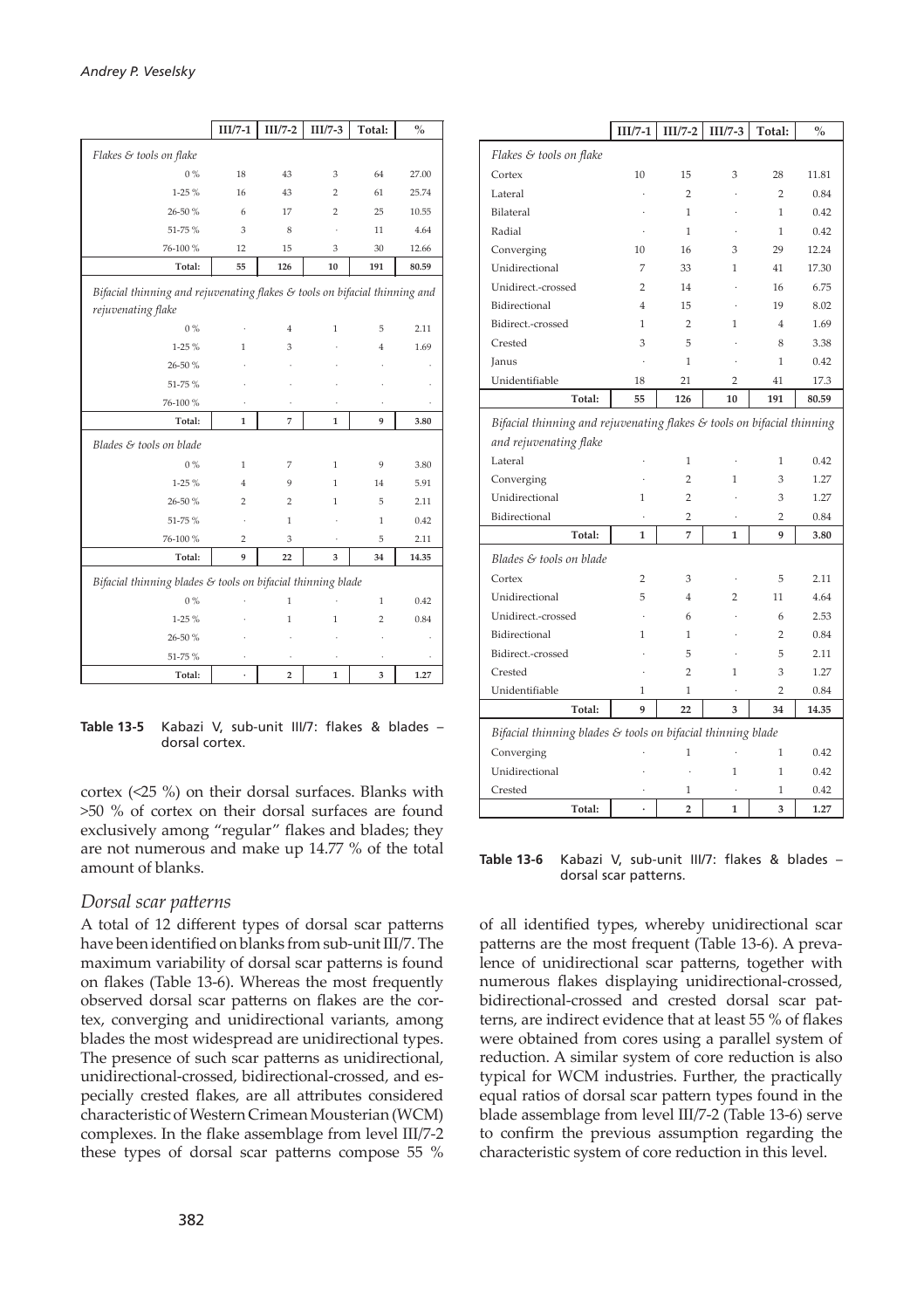#### *Axis*

On-axis blanks prevail, with 72.67 % of all flakes and blades being recognised as such (Table 13-7). Among regular flakes 66.14 % are on-axis. The highest percentage of off-axis blanks was found among bifacial thinning flakes (50 %).

#### *Shapes*

Flakes are usually either trapezoidal, rectangular or crescent-shaped (Table 13-8). More than 70 % of all identifiable blanks are either trapezoidal or are trapezoidal elongated "regular" flakes. "Bifacial thinning flakes" are represented by trapezoidal shapes only (Table 13-8). Among blades rectangular shaped artefacts are dominant, this shape being observed for 64.28 % of all identifiable blades (Table 13-8).

#### *Lateral profiles*

Among "regular" flakes a large part of blanks (30.36 %) displays an incurvate medial profile (Table 13-9), followed by pieces with twisted (24.08 %), incurvate distal (14.14 %), convex (4.71 %) and flat (4.19 %) profiles. Only a small number of flakes with a convex profile were recorded in levels III/7-1 and III/7-2.

Among "bifacial" thinning flakes the incurvate medial profile is also characteristic. Flat and incurvate distal profiles are insignificant among these artefacts (Table 13-9).

The twisted profile is the most frequent among "regular" blades (Table 13-9). Blades with a twisted profile make up 59.46 % all identifiable blades, followed by "regular" blades with incurvate medial profile (35.14 %). Less than 3 % of blades have a flat profile. Bifacial thinning blades are represented in practically equal proportions by blanks with incurvate medial and twisted profiles (Table 13-9).

#### *Distal profiles*

Hinged and feathering types of distal termination are the most frequently observed among flakes from sub-unit III/7, with 52.08 % and 41.67 %, respectively (Table 13-10). Among "regular" and "bifacial thinning" flakes the hinged type of distal end is predominant. The blunt and overpassed variations are not numerous and are considered characteristic for "regular" flakes only. Flakes with overpassed distal profiles were discovered solely in archaeological level III/7-2 (Table 13-10). The majority of blades is characterised by a feathering distal profile. Hinged profiles are not numerous, but do occur among "regular" blades. Other variations of end termination include one blade with an overpassed distal profile (level III/7-2) and one with a blunt (level III/7-1) distal profile. The distal ends of roughly half (45.83 %) of all blanks in sub-unit III/7 are missing.

|                                                                                   | $III/7-1$ | $III/7-2$      | $III/7-3$ | Total:         | $\frac{0}{0}$ |  |
|-----------------------------------------------------------------------------------|-----------|----------------|-----------|----------------|---------------|--|
| Flakes & tools on flake                                                           |           |                |           |                |               |  |
| On-axis                                                                           | 22        | 59             | 3         | 84             | 35.44         |  |
| Off-axis                                                                          | 10        | 30             | 3         | 43             | 18.14         |  |
| Unidentifiable                                                                    | 23        | 37             | 4         | 64             | 27.00         |  |
| Total:                                                                            | 55        | 126            | 10        | 191            | 80.59         |  |
| Bifacial thinning and rejuvenating flakes $\mathcal E$ tools on bifacial thinning |           |                |           |                |               |  |
| and rejuvenating flake                                                            |           |                |           |                |               |  |
| On-axis                                                                           | 1         | 3              |           | $\overline{4}$ | 1.69          |  |
| Off-axis                                                                          |           | $\overline{4}$ |           | $\overline{4}$ | 1.69          |  |
| Unidentifiable                                                                    |           |                | 1         | 1              | 0.42          |  |
| Total:                                                                            | 1         | 7              | 1         | 9              | 3.80          |  |
| Blades & tools on blade                                                           |           |                |           |                |               |  |
| $On-axis$                                                                         | 9         | 22             | 3         | 34             | 14.35         |  |
| Total:                                                                            | 9         | 22             | 3         | 34             | 14.35         |  |
| Bifacial thinning blades & tools on bifacial thinning blade                       |           |                |           |                |               |  |
| On-axis                                                                           |           | 2              | 1         | 3              | 1.27          |  |
| Total:                                                                            |           | 2              | 1         | 3              | 1.27          |  |

**Table 13-7** Kabazi V, sub-unit III/7: flakes & blades – axes.

|                                                                                   | $III/7-1$      | $III/7-2$      | $III/7-3$ | Total: | $\frac{0}{0}$ |
|-----------------------------------------------------------------------------------|----------------|----------------|-----------|--------|---------------|
| Flakes & tools on flake                                                           |                |                |           |        |               |
| Rectangular                                                                       | 4              | 13             | 1         | 18     | 7.59          |
| Triangular                                                                        | 1              | 5              |           | 6      | 2.53          |
| Trapezoidal                                                                       | 23             | 57             | 5         | 85     | 35.86         |
| Trapezoidal elongated                                                             | 1              | 2              |           | 3      | 1.27          |
| Leaf-shaped                                                                       |                | 1              |           | 1      | 0.42          |
| Ovoid                                                                             | 1              |                |           | 1      | 0.42          |
| Crescent                                                                          | 2              | 7              | 1         | 10     | 4.22          |
| Irregular                                                                         | 1              |                |           | 1      | 0.42          |
| Unidentifiable                                                                    | 22             | 41             | 3         | 66     | 27.85         |
| Total:                                                                            | 55             | 126            | 10        | 191    | 80.59         |
| Bifacial thinning and rejuvenating flakes $\mathcal E$ tools on bifacial thinning |                |                |           |        |               |
| and rejuvenating flake                                                            |                |                |           |        |               |
| Trapezoidal                                                                       | 1              | 7              | 1         | 9      | 3.80          |
| Total:                                                                            | 1              | 7              | 1         | 9      | 3.80          |
| Blades & tools on blade                                                           |                |                |           |        |               |
| Rectangular                                                                       | 5              | 11             | 2         | 18     | 7.59          |
| Trapezoidal elongated                                                             | $\overline{2}$ | 4              |           | 6      | 2.53          |
| Crescent                                                                          |                | $\overline{2}$ |           | 2      | 0.84          |
| Unidentifiable                                                                    | $\overline{2}$ | 5              | 1         | 8      | 3.38          |
| Total:                                                                            | 9              | 22             | 3         | 34     | 14.35         |
| Bifacial thinning blades & tools on bifacial thinning blade                       |                |                |           |        |               |
| Trapezoidal elongated                                                             |                | 1              |           | 1      | 0.42          |
| Crescent                                                                          |                | 1              |           | 1      | 0.42          |
| Unidentifiable                                                                    |                |                | 1         | 1      | 0.42          |
| Total:                                                                            |                | $\overline{2}$ | 1         | 3      | 1.27          |

**Table 13-8** Kabazi V, sub-unit III/7: flakes & blades – shapes.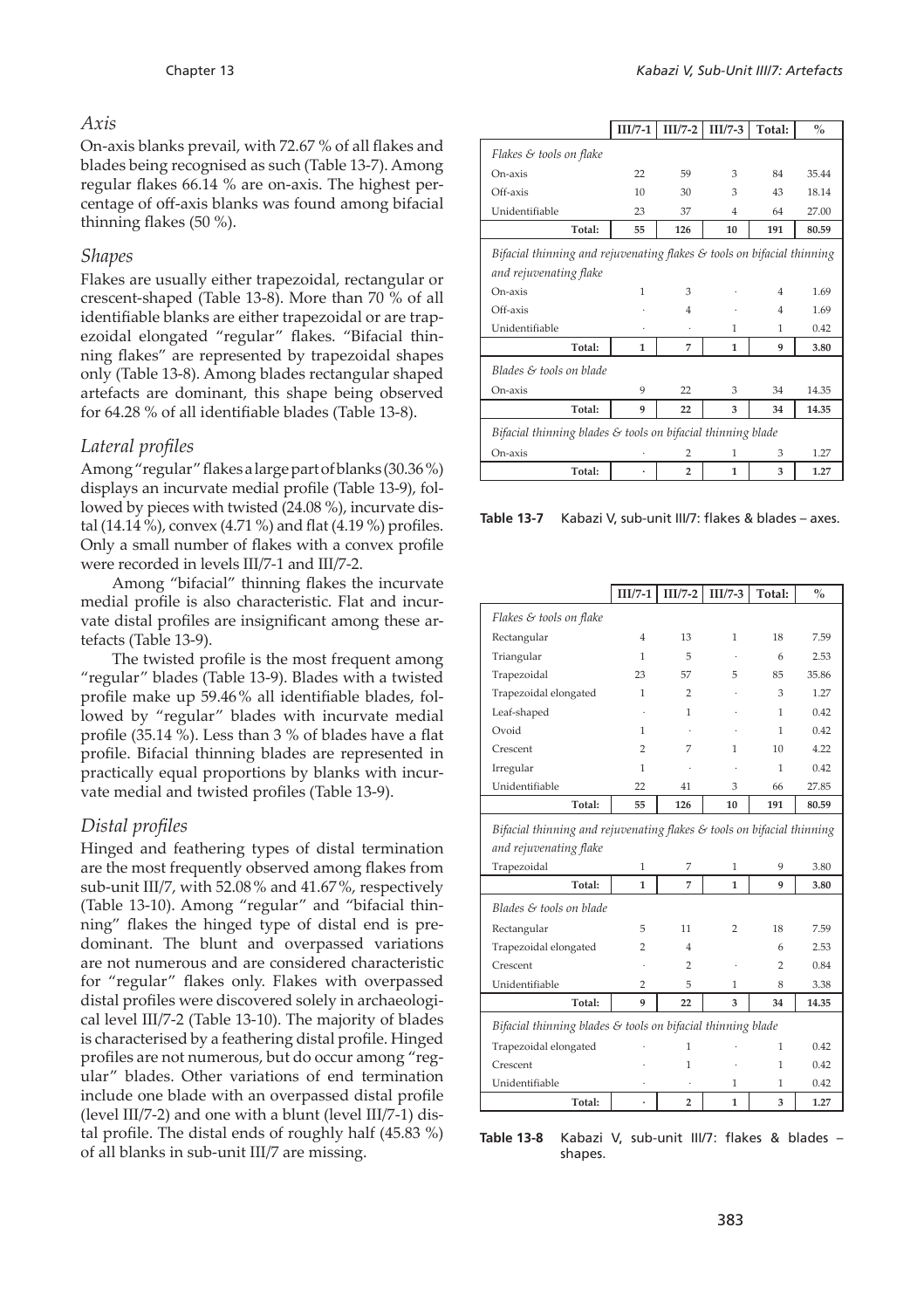|                                                                        | $III/7-1$ |                | $III/7-2$   $III/7-3$ | Total: | $\frac{0}{0}$ |
|------------------------------------------------------------------------|-----------|----------------|-----------------------|--------|---------------|
| Flakes & tools on flake                                                |           |                |                       |        |               |
| Flat                                                                   | 2         | 6              |                       | 8      | 3.38          |
| Incurvate medial                                                       | 14        | 41             | 3                     | 58     | 24.47         |
| Incurvate distal                                                       | 6         | 21             |                       | 27     | 11.39         |
| Twisted                                                                | 13        | 29             | 4                     | 46     | 19.41         |
| Convex                                                                 | 3         | 6              |                       | 9      | 3.80          |
| Unidentifiable                                                         | 17        | 23             | 3                     | 43     | 18.14         |
| Total:                                                                 | 55        | 126            | 10                    | 191    | 80.59         |
| Bifacial thinning and rejuvenating flakes & tools on bifacial thinning |           |                |                       |        |               |
| and rejuvenating flake                                                 |           |                |                       |        |               |
| Flat                                                                   | 1         |                |                       | 1      | 0.42          |
| Incurvate medial                                                       |           | 6              |                       | 6      | 2.53          |
| Incurvate distal                                                       |           | 1              | 1                     | 2      | 0.84          |
| Total:                                                                 | 1         | 7              | 1                     | 9      | 3.80          |
| Blades & tools on blade                                                |           |                |                       |        |               |
| Flat                                                                   |           | 1              |                       | 1      | 0.42          |
| Incurvate medial                                                       | 5         | 6              |                       | 11     | 4.64          |
| Twisted                                                                | 4         | 15             | 3                     | 22     | 9.28          |
| Total:                                                                 | 9         | 22             | 3                     | 34     | 14.35         |
| Bifacial thinning blades & tools on bifacial thinning blade            |           |                |                       |        |               |
| Incurvate medial                                                       |           | $\overline{2}$ |                       | 2      | 0.84          |
| Twisted                                                                |           |                | 1                     | 1      | 0.42          |
| Total:                                                                 | ٠         | $\overline{2}$ | 1                     | 3      | 1.27          |

| Table 13-9 Kabazi V, sub-unit III/7: flakes & blades - |                  |  |  |  |
|--------------------------------------------------------|------------------|--|--|--|
|                                                        | lateral profiles |  |  |  |

|                                                                        | $III/7-1$      | $III/7-2$      | $III/7-3$      | Total: | $\frac{0}{0}$ |
|------------------------------------------------------------------------|----------------|----------------|----------------|--------|---------------|
| Flakes & tools on flake                                                |                |                |                |        |               |
| Feathering                                                             | 15             | 39             | 4              | 58     | 24.47         |
| Hinged                                                                 | 21             | 44             | 4              | 69     | 29.11         |
| Overpassed                                                             |                | 2              |                | 2      | 0.84          |
| Blunt                                                                  | $\overline{2}$ | 5              |                | 7      | 2.95          |
| Retouched                                                              | 5              | 6              |                | 11     | 4.64          |
| Missing                                                                | 12             | 30             | $\overline{2}$ | 44     | 18.57         |
| Total:                                                                 | 55             | 126            | 10             | 191    | 80.59         |
| Bifacial thinning and rejuvenating flakes & tools on bifacial thinning |                |                |                |        |               |
| and rejuvenating flake                                                 |                |                |                |        |               |
| Feathering                                                             |                | 2              |                | 2      | 0.84          |
| Hinged                                                                 | 1              | 5              |                | 6      | 2.53          |
| Missing                                                                |                |                | 1              | 1      | 0.42          |
| Total:                                                                 | 1              | 7              | 1              | 9      | 3.80          |
| Blades & tools on blade                                                |                |                |                |        |               |
| Feathering                                                             | 4              | 11             | 1              | 16     | 6.75          |
| Hinged                                                                 | 2              | 5              | 1              | 8      | 3.38          |
| Overpassed                                                             |                | 1              |                | 1      | 0.42          |
| Blunt                                                                  | 1              |                |                | 1      | 0.42          |
| Retouched                                                              |                | $\overline{2}$ |                | 2      | 0.84          |
| Missing                                                                | 2              | 3              | 1              | 6      | 2.53          |
| Total:                                                                 | 9              | 22             | 3              | 34     | 14.35         |
| Bifacial thinning blades & tools on bifacial thinning blade            |                |                |                |        |               |
| Feathering                                                             |                | 1              |                | 1      | 0.42          |
| Missing                                                                |                | 1              | 1              | 2      | 0.84          |
| Total:                                                                 |                | 2              | 1              | 3      | 1.27          |

**Table 13-10** Kabazi V, sub-unit III/7: flakes & blades – distal profiles.

#### *Cross-sections at midpoint*

Among flakes and blades triangular and trapezoidal cross-sections are the most common. Whereas triangular cross-sections are dominant among "regular" blanks, trapezoidal cross-sections are most numerous among "bifacial thinning" blanks (Table 13-11). Also, trapezoidal cross-sections are characteristic for all types of blades. Less representative types of midpoint cross-sections for all groups of blanks are convex, lateral steep, polyhedral and flat varieties, whereby the latter was found exclusively among "regular" flakes (Table 13-11). Lateral steep blanks are typical for "regular" removals, and constitute in level III/7-2 14.18 % of all identifiable items. Usually, the lateral steep blanks correspond to *débordante* removals, a supposedly characteristic feature of

WCM industries. The polyhedral cross-sections are not numerous. This type of cross-section is inherent to "regular" and "bifacial" flakes.

#### *Platform preparation*

Platforms covered by cortex are least numerous among "regular" blanks (Table 13-12). Also, this type of striking platform is not characteristic for "bifacial" blanks. Generally, in all archaeological levels of sub-unit III/7 prepared platforms are the most typical. These constitute 68.03 % of all identifiable butts. Polyhedral platforms are most important among flakes. In levels III/7-1 and III/7-2 dihedral and polyhedral butts of "regular" and "bifacial thinning" blades are found in almost equal proportions. Facetted butts do not exceed the sum of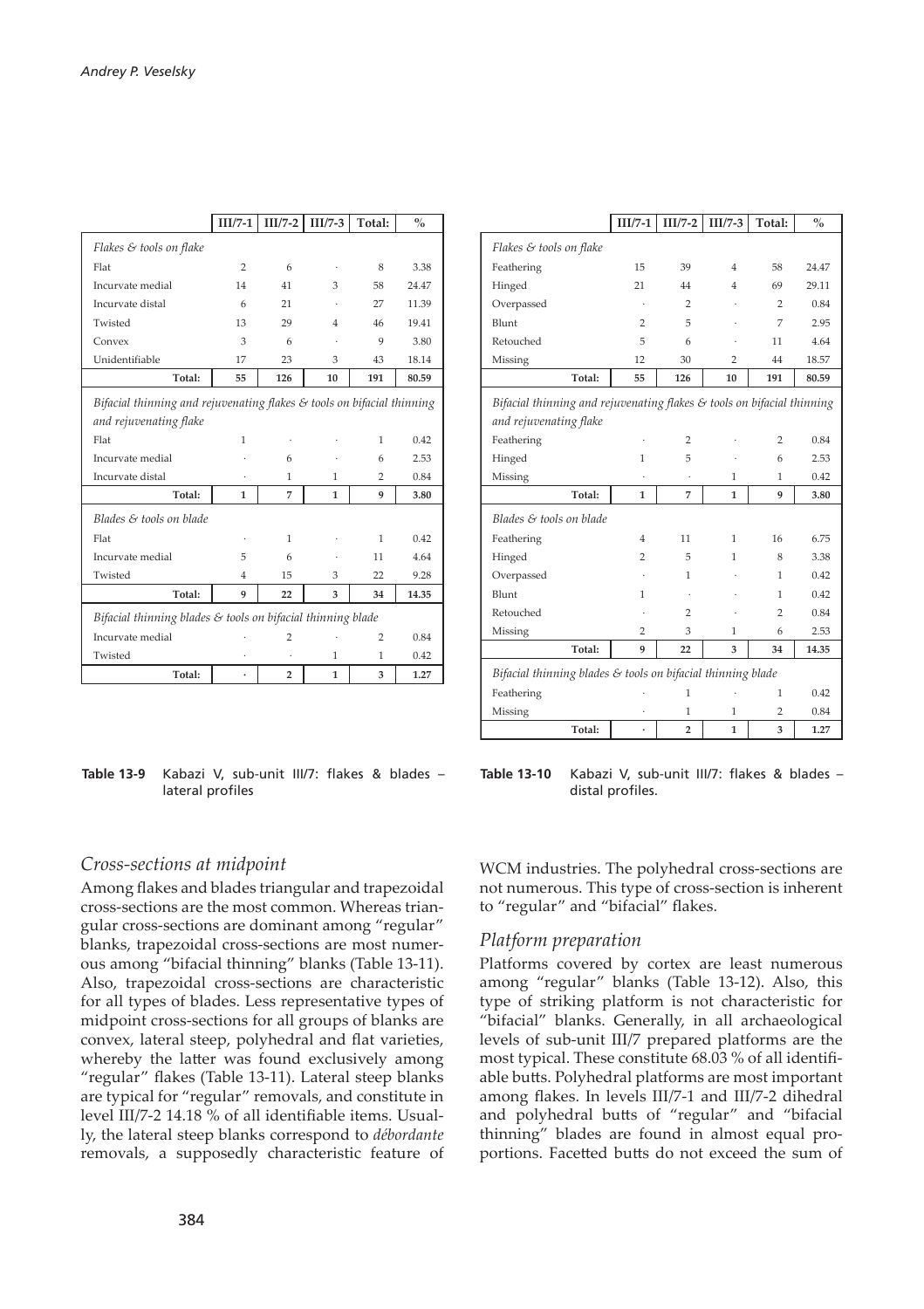|                                                                                                  | $III/7-1$ | $III/7-2$      | $III/7-3$    | Total: | $\%$  |
|--------------------------------------------------------------------------------------------------|-----------|----------------|--------------|--------|-------|
| Flakes & tools on flake                                                                          |           |                |              |        |       |
| Flat                                                                                             | 1         |                |              | 1      | 0.42  |
| Triangular                                                                                       | 15        | 22             |              | 37     | 15.61 |
| Lateral steep                                                                                    | 4         | 16             |              | 20     | 8.44  |
| Trapezoidal                                                                                      | 12        | 48             | 3            | 63     | 26.58 |
| Polyhedral                                                                                       | 1         | $\overline{4}$ | 1            | 6      | 2.53  |
| Convex                                                                                           | 5         | 14             | 3            | 22     | 9.28  |
| Unidentifiable                                                                                   | 17        | 22             | 3            | 42     | 17.72 |
| Total:                                                                                           | 55        | 126            | 10           | 191    | 80.59 |
| Bifacial thinning and rejuvenating flakes & tools on bifacial thinning<br>and rejuvenating flake |           |                |              |        |       |
| Triangular                                                                                       | 1         | 1              |              | 2      | 0.84  |
| Trapezoidal                                                                                      |           | 5              | 1            | 6      | 2.53  |
| Polyhedral                                                                                       |           | 1              |              | 1      | 0.42  |
| Total:                                                                                           | 1         | 7              | 1            | 9      | 3.80  |
| Blades & tools on blade                                                                          |           |                |              |        |       |
| Triangular                                                                                       | 3         | 6              |              | 9      | 3.80  |
| Lateral steep                                                                                    | 1         | 3              |              | 4      | 1.69  |
| Trapezoidal                                                                                      | 4         | 10             | 3            | 17     | 7.17  |
| Convex                                                                                           | 1         | 3              |              | 4      | 1.69  |
| Total:                                                                                           | 9         | 22             | 3            | 34     | 14.35 |
| Bifacial thinning blades & tools on bifacial thinning blade                                      |           |                |              |        |       |
| Triangular                                                                                       |           | 1              |              | 1      | 0.42  |
| Trapezoidal                                                                                      |           | 1              | 1            | 2      | 0.84  |
| Total:                                                                                           |           | $\overline{2}$ | $\mathbf{1}$ | 3      | 1.27  |

**Table 13-11** Kabazi V, sub-unit III/7: flakes & blades – mid-point cross-sections

|                                                                                                              | $III/7-1$ | $III/7-2$      | $III/7-3$      | Total:         | $\%$  |
|--------------------------------------------------------------------------------------------------------------|-----------|----------------|----------------|----------------|-------|
| Flakes & tools on flake                                                                                      |           |                |                |                |       |
| Cortex                                                                                                       | 1         | 6              | ł.             | 7              | 2.95  |
| Plain                                                                                                        | 6         | 16             | 1              | 23             | 9.70  |
| Dihedral                                                                                                     | 4         | 7              |                | 11             | 4.64  |
| Polyhedral                                                                                                   | 9         | 28             | 2              | 39             | 16.46 |
| Facetted                                                                                                     | 3         | 11             | $\overline{2}$ | 16             | 6.75  |
| Crushed                                                                                                      | 6         | 17             | 1              | 24             | 10.13 |
| Missing by retouch                                                                                           | 1         |                |                | 1              | 0.42  |
| Missing                                                                                                      | 25        | 41             | 4              | 70             | 29.54 |
| Total:                                                                                                       | 55        | 126            | 10             | 191            | 80.59 |
| Bifacial thinning and rejuvenating flakes $\varepsilon$ tools on bifacial thinning<br>and rejuvenating flake |           |                |                |                |       |
| Plain                                                                                                        |           | $\mathbf{1}$   | 1              | $\overline{2}$ | 0.84  |
| Dihedral                                                                                                     | 1         |                |                | 1              | 0.42  |
| Polyhedral                                                                                                   |           | 3              |                | 3              | 1.27  |
| Facetted                                                                                                     |           | 3              |                | 3              | 1.27  |
| Total:                                                                                                       | 1         | 7              | 1              | 9              | 3.80  |
| Blades & tools on blade                                                                                      |           |                |                |                |       |
| Cortex                                                                                                       |           | 1              | 1              | 2              | 0.84  |
| Plain                                                                                                        |           | 3              | 1              | 4              | 1.69  |
| Dihedral                                                                                                     | 1         | 1              |                | 2              | 0.84  |
| Polyhedral                                                                                                   | 1         | 1              |                | $\overline{2}$ | 0.84  |
| Facetted                                                                                                     | 1         | 3              |                | $\overline{4}$ | 1.69  |
| Crushed                                                                                                      | 2         | $\overline{2}$ | 1              | 5              | 2.11  |
| Missing                                                                                                      | 4         | 11             |                | 15             | 6.33  |
| Total:                                                                                                       | 9         | 22             | 3              | 34             | 14.35 |
| Bifacial thinning blades & tools on bifacial thinning blade                                                  |           |                |                |                |       |
| Plain                                                                                                        |           | 1              |                | 1              | 0.42  |
| Polyhedral                                                                                                   |           | 1              | 1              | 2              | 0.84  |
| Total:                                                                                                       |           | 2              | 1              | 3              | 1.27  |

**Table 13-12** Kabazi V, sub-unit III/7: flakes & blades – platform types.

dihedral and polyhedral butts in all archaeological levels of sub-unit III/7 (Table 3-12). Faceting indexes are as follows: level III/7-1, Ifs  $- 14.81$ , Ifl  $- 74.07$ ; level III/7-2, Ifs – 19.76, Ifl – 67.44; level III/7-3, Ifs – 22.22, Ifl – 55.55. A low amount of faceted striking platforms is a characteristic feature of the Crimean Micoquian. At the same time, in level III/7-2 a quarter of unifacial tool butts are faceted. In other levels striking platforms on unifacial tools are plain or polyhedral, i.e. this is further indirect evidence that the unifacial tool assemblage in level III/7-2 was imported to the site.

#### *Platform lipping*

84.06 % of platforms are unlipped (Table 13-13). Blanks with unlipped platforms prevail among "regular" flakes and blades. Semi-lipped and lipped platforms are less representative. Together, semi-lipped and lipped platforms make up 16.94 % of all identifiable platforms. Among the lipped pieces, blanks with semi-lipped platforms are twice as frequent as the lipped items. There are no lipped platforms among "regular" flakes and blades.

#### *Platform angles*

A total of 70.97 % of identifiable flakes display obtuse platforms (Table 13-14). Half of all identifiable blade platforms are either right angled or close to it. Among "bifacial thinning" flakes and blades obtuse platforms are the most dominant; at the same time these are one of the most important attributes when defining bifacial thinning debitage.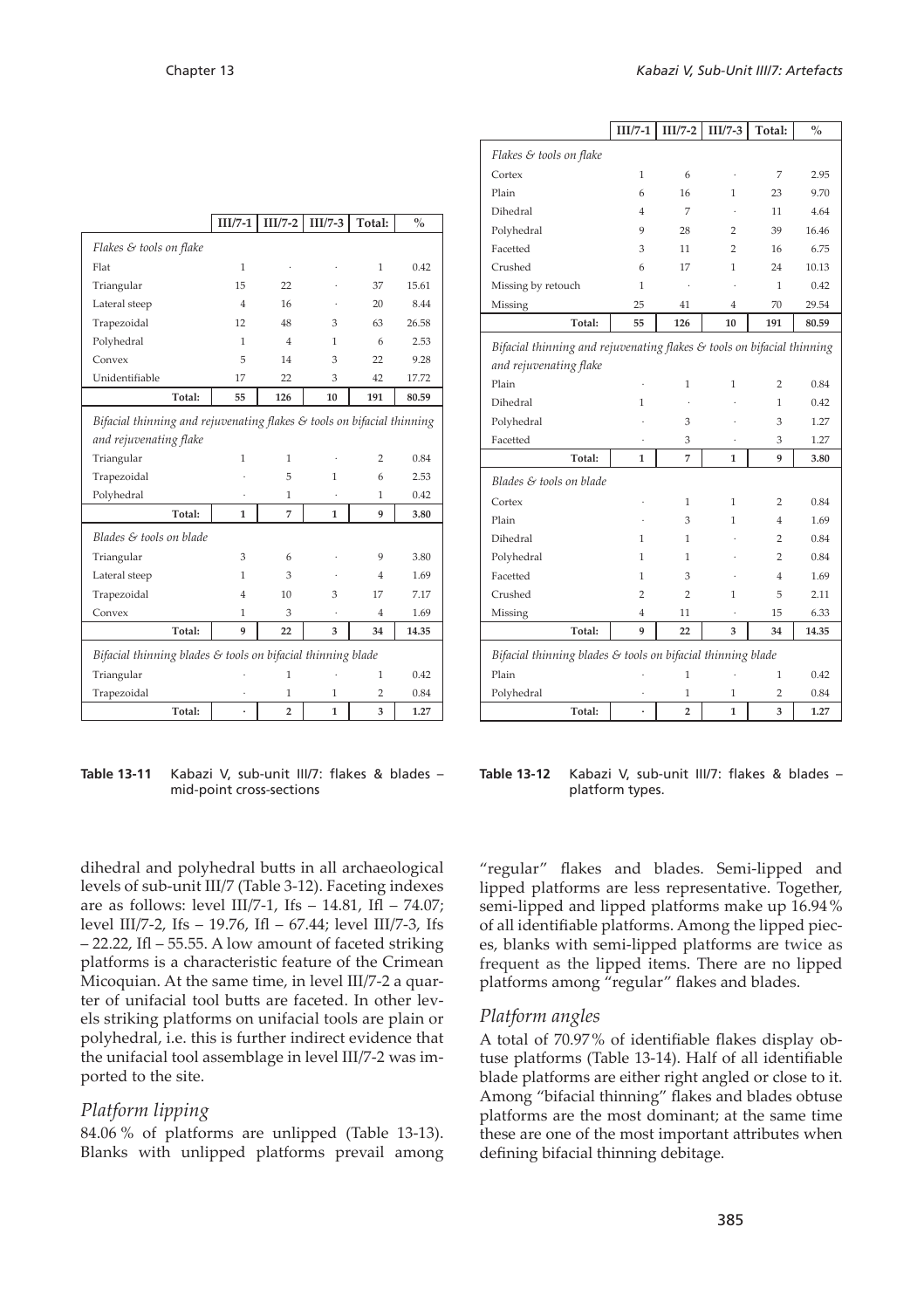|                                                                                   | $III/7-1$      | $III/7-2$      | $III/7-3$ | Total:         | $\frac{0}{0}$ |
|-----------------------------------------------------------------------------------|----------------|----------------|-----------|----------------|---------------|
| Flakes & tools on flake                                                           |                |                |           |                |               |
| Unlipped                                                                          | 17             | 68             | 3         | 88             | 37.13         |
| Semi-lipped                                                                       | $\overline{4}$ | $\overline{4}$ | 2         | 10             | 4.22          |
|                                                                                   |                |                |           |                |               |
| Lipped                                                                            |                |                | ï         | $\cdot$        |               |
| Unknown                                                                           | 34             | 54             | 5         | 93             | 39.24         |
| Total:                                                                            | 55             | 126            | 10        | 191            | 80.59         |
| Bifacial thinning and rejuvenating flakes $\mathcal E$ tools on bifacial thinning |                |                |           |                |               |
| and rejuvenating flake                                                            |                |                |           |                |               |
| Unlipped                                                                          |                | 2              |           | 2              | 0.84          |
| Semi-lipped                                                                       | 1              |                | 1         | $\overline{2}$ | 0.84          |
| Lipped                                                                            |                | 5              |           | 5              | 2.11          |
| Total:                                                                            | 1              | 7              | 1         | 9              | 3.80          |
| Blades & tools on blade                                                           |                |                |           |                |               |
| Unlipped                                                                          | 3              | 8              | 2         | 13             | 5.49          |
| Semi-lipped                                                                       |                | 1              |           | 1              | 0.42          |
| Unknown                                                                           | 6              | 13             | 1         | 20             | 8.44          |
| Total:                                                                            | 9              | 22             | 3         | 34             | 14.35         |
| Bifacial thinning blades & tools on bifacial thinning blade                       |                |                |           |                |               |
| Semi-lipped                                                                       |                | 1              |           | 1              | 0.42          |
| Lipped                                                                            |                | 1              | 1         | $\overline{2}$ | 0.84          |
| Total:                                                                            |                | $\mathbf{1}$   | 1         | $\overline{2}$ | 1.27          |

**Table 13-13** Kabazi V, sub-unit III/7: flakes & blades – platform lipping.

#### Tools

Tools were found in all archaeological levels of subunit III/7 (Table 13-1). In 62.22 % of cases, tools were made on flakes (Table 13-15). Blades served as blanks for 17.78 % of tools. A few tools were made either on chips, natural flakes or bifacial thinning debitage. In the assemblage from level III/7-2 the sizes of unifacial tools correspond to the largest unretouched blanks (Fig. 13-2). On the other hand, in level III/7-1 this trend is not observed (Fig. 13-1). The general feature for all unifacial tools in sub-unit III/7 is the prevalence of elongated proportions, especially in archaeological level III/7-1. Unifacial tools with facetted striking platforms constitute three of the twelve complete examples. All of these tools were found in level III/7-2; two were made on blades and one on a flake.

The artefacts constituting the tool-kit from subunit III/7 can be subdivided into five different tool classes: points, scrapers, bifacial points, retouched pieces, and unidentifiable retouched fragments. In the essential count, scrapers are the most numerous (66.66 %) (Table 13-16). Points make up 28.58 % of tools in the essential count. Bifacial tools are represented by just two pieces, one of which is a complete bifacial point, the other an unidentifiable fragment.

|                                                                                   | $III/7-1$ | $II1/7-2$      | $III/7-3$      | Total: | $\%$  |  |  |
|-----------------------------------------------------------------------------------|-----------|----------------|----------------|--------|-------|--|--|
| Flakes & tools on flake                                                           |           |                |                |        |       |  |  |
| Right, 90°                                                                        | 3         | 25             | 1              | 29     | 12.24 |  |  |
| Obtuse, $>110^\circ$                                                              | 18        | 47             | $\overline{4}$ | 69     | 29.11 |  |  |
| Unknown                                                                           | 34        | 54             | 5              | 93     | 39.24 |  |  |
| Total:                                                                            | 55        | 126            | 10             | 191    | 80.59 |  |  |
| Bifacial thinning and rejuvenating flakes $\mathcal E$ tools on bifacial thinning |           |                |                |        |       |  |  |
| and rejuvenating flake                                                            |           |                |                |        |       |  |  |
| Obtuse, $>110^\circ$                                                              | 1         | 7              | 1              | 9      | 3.80  |  |  |
| Total:                                                                            | 1         | 7              | 1              | 9      | 3.80  |  |  |
| Blades & tools on blade                                                           |           |                |                |        |       |  |  |
| Right, 90°                                                                        |           | 5              | $\overline{2}$ | 7      | 2.95  |  |  |
| Obtuse, $>110^\circ$                                                              | 3         | 4              |                | 7      | 2.95  |  |  |
| Unknown                                                                           | 6         | 13             | 1              | 20     | 8.44  |  |  |
| Total:                                                                            | 9         | 22             | 3              | 34     | 14.35 |  |  |
| Bifacial thinning blades $\mathcal E$ tools on bifacial thinning blade            |           |                |                |        |       |  |  |
| Obtuse, $>110^\circ$                                                              |           | $\overline{2}$ | 1              | 3      | 1.27  |  |  |
| Total:                                                                            |           | $\overline{2}$ | 1              | 3      | 1.27  |  |  |

#### **Table 13-14** Kabazi V, sub-unit III/7: flakes & blades – platform angles.

All of these tools are found typically in the Crimean Micoquian tool-kit. The percentage of bifacial tools is 4.76 % of all identifiable tools, without retouched and thinned pieces.

#### **Points**

A total of six points were found in two of the three levels (Table 13-16). Four of these stem from level III/7-2. In 4 cases, flakes served as blanks in point productions, two were made on blades. The lengths of blanks used for points range from 33.51 to 59.94 mm, and have mainly elongated proportions. Off-axis blanks with transverse proportions were used for only one point from level III/7-2. Four points were made on on-axis blanks, and in one case this attribute cannot be distinguished. From a typological perspective, each of the points can be assigned to one of the following morphological groups: semi-leaf (Fig. 13-3, *1, 3, 7*), semi-trapezoidal (Fig. 13-3, *2*) and unidentifiable. One semi-leaf point has a thinned back and an alternative retouch (Fig. 13-3, *3*). Other points have dorsal secondary treatment. Points were produced mainly using combinations of non-invasive scalar flat (Fig. 13-3, *1, 2*) and invasive scalar semi-steep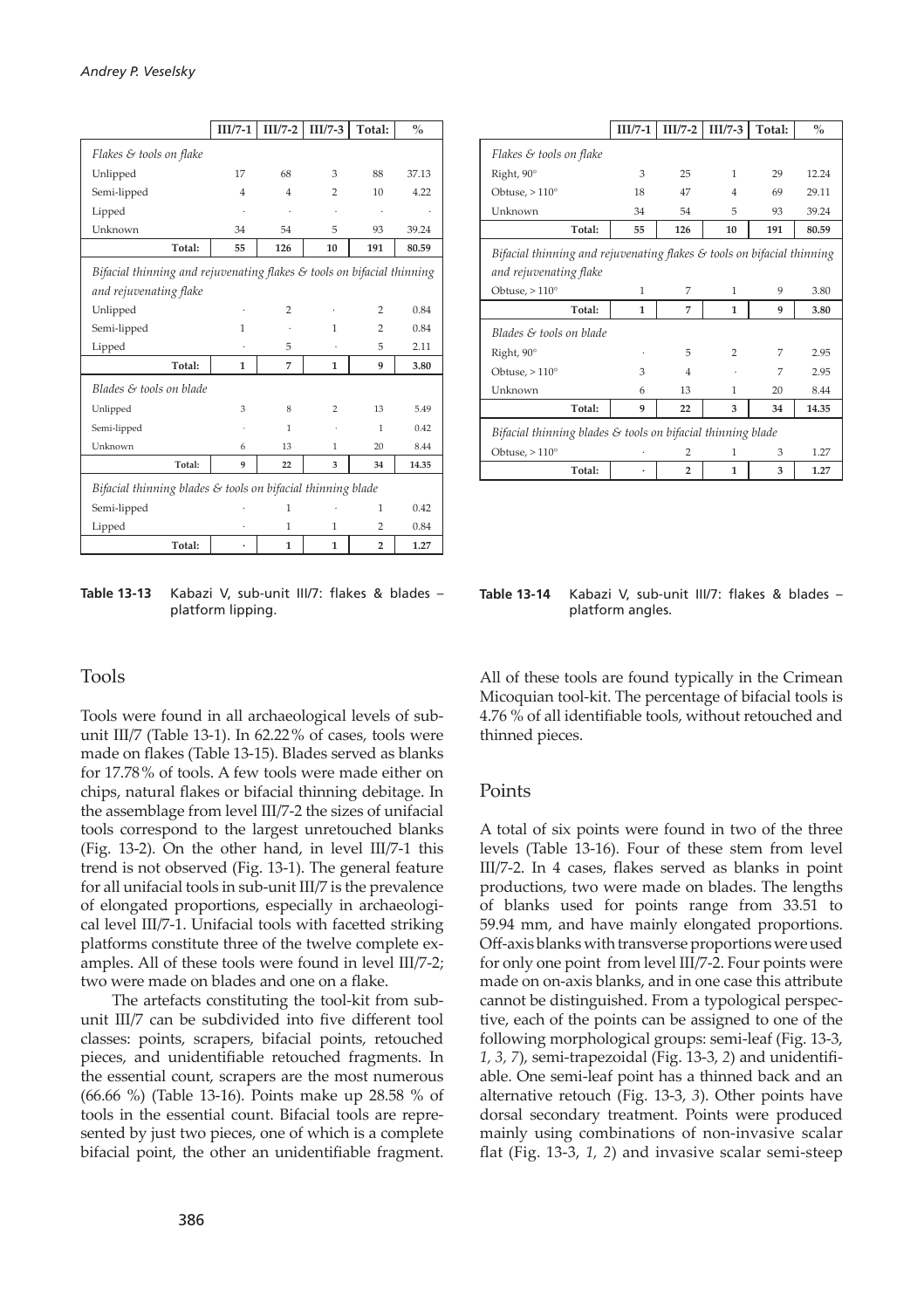|                                  | $III/7-1$ | $III/7-2$      | $III/7-3$      | Total:         | $\%$   |
|----------------------------------|-----------|----------------|----------------|----------------|--------|
| Tool on natural flakes           | ٠         | $\overline{2}$ |                | $\overline{2}$ | 4.44   |
| Tool on chips                    | 1         | 1              | $\cdot$        | $\overline{2}$ | 4.44   |
| Tool on flakes                   | 11        | 16             | ٠              | 27             | 60.00  |
| Tool on blades                   | 1         | 6              |                | 7              | 15.56  |
| Tool on bifacial thinning flakes | ٠         | 1              | ٠              | 1              | 2.22   |
| Tool on bifacial thinning blades | ٠         | ٠              | 1              | 1              | 2.22   |
| Unidentifiable                   | 3         | 1              | 1              | 5              | 11.12  |
| Total:                           | 16        | 27             | $\overline{2}$ | 45             | 100.00 |

**Table 13-15** Kabazi V, sub-unit III/7: blank types used for tool production.

|                                         | $III/7-1$            | $III/7-2$            | $III/7-3$      | <b>Total</b>   | $\%$   | ess %                |
|-----------------------------------------|----------------------|----------------------|----------------|----------------|--------|----------------------|
| Points                                  |                      |                      |                |                |        |                      |
| Semi-leaf, dorsal                       |                      | $\overline{2}$       |                | $\overline{2}$ | 4.25   | 10.00                |
| Semi-leaf, alternative, thinned back    | 1                    | $\ddot{\phantom{a}}$ |                | $\mathbf{1}$   | 2.13   | 5.00                 |
| Semi-trapezoidal, dorsal                |                      | $\mathbf{1}$         |                | $\mathbf{1}$   | 2.13   | 5.00                 |
| Unidentifiable                          |                      | $\mathbf{1}$         |                | $\mathbf{1}$   | 2.13   | 5.00                 |
| <b>Scrapers</b>                         |                      |                      |                |                |        |                      |
| Straight, dorsal                        |                      | $\overline{2}$       |                | $\overline{2}$ | 4.25   | 10.00                |
| Convex, dorsal, terminally thinned      |                      | $\mathbf{1}$         |                | $\mathbf{1}$   | 2.13   | 5.00                 |
| Concave, dorsal, thinned base           | $\mathbf{1}$         | $\ddot{\phantom{0}}$ |                | $\mathbf{1}$   | 2.13   | 5.00                 |
| Double straight, dorsal                 |                      | $\mathbf{1}$         |                | $\mathbf{1}$   | 2.13   | 5.00                 |
| Straight-concave, dorsal                |                      | $\overline{2}$       |                | $\overline{2}$ | 4.25   | 10.00                |
| Double convex, dorsal                   | $\mathbf{1}$         | $\ddot{\phantom{0}}$ |                | $\mathbf{1}$   | 2.13   | 5.00                 |
| Semi-trapezoidal, dorsal                |                      | $\mathbf{1}$         |                | $\mathbf{1}$   | 2.13   | 5.00                 |
| Sub-trapezoidal, dorsal                 |                      | $\mathbf{1}$         |                | 1              | 2.13   | 5.00                 |
| Sub-rectangular, dorsal                 | $\mathbf{1}$         |                      |                | 1              | 2.13   | 5.00                 |
| Semi-crescent, dorsal, thinned back     | $\mathbf{1}$         |                      |                | 1              | 2.13   | 5.00                 |
| Convergent, dorsal, unidentifiable      |                      | 1                    |                | $\mathbf{1}$   | 2.13   | 5.00                 |
| Convergent, alternative, unidentifiable |                      | $\mathbf{1}$         |                | $\mathbf{1}$   | 2.13   | 5.00                 |
| <b>Bifacial</b> points                  |                      |                      |                |                |        |                      |
| Sub-leaf, thinned base                  |                      |                      | $\mathbf{1}$   | $\mathbf{1}$   | 2.13   | 5.00                 |
| Retouched pieces                        |                      |                      |                |                |        |                      |
| On flake, lateral, dorsal               | $\overline{4}$       | $\overline{4}$       |                | 8              | 17.01  | $\cdot$              |
| On flake, bilateral, dorsal             | $\mathbf{1}$         | $\ddot{\phantom{0}}$ |                | $\mathbf{1}$   | 2.13   | ÷,                   |
| On flake, transverse, dorsal            |                      | $\overline{2}$       |                | $\overline{2}$ | 4.25   | $\ddot{\phantom{0}}$ |
| On blade, lateral, dorsal               | $\mathbf{1}$         | $\mathbf{1}$         | 1              | 3              | 6.39   | $\ddot{\phantom{a}}$ |
| On blade, lateral, ventral              |                      | $\mathbf{1}$         |                | $\mathbf{1}$   | 2.13   | $\ddot{\phantom{0}}$ |
| Unidentifiable                          |                      |                      |                |                |        |                      |
| Unifacial tools fragments               | 5                    | 6                    |                | 11             | 23.39  |                      |
| Bifacial tools fragments                | $\ddot{\phantom{0}}$ | $\mathbf{1}$         | ÷              | $\mathbf{1}$   | 2.13   | ÷,                   |
| Total:                                  | 16                   | 29                   | $\overline{2}$ | 47             | 100.00 | 100.00               |

| Table 13-16 |  | Kabazi V, sub-unit III/7: tools. |
|-------------|--|----------------------------------|
|-------------|--|----------------------------------|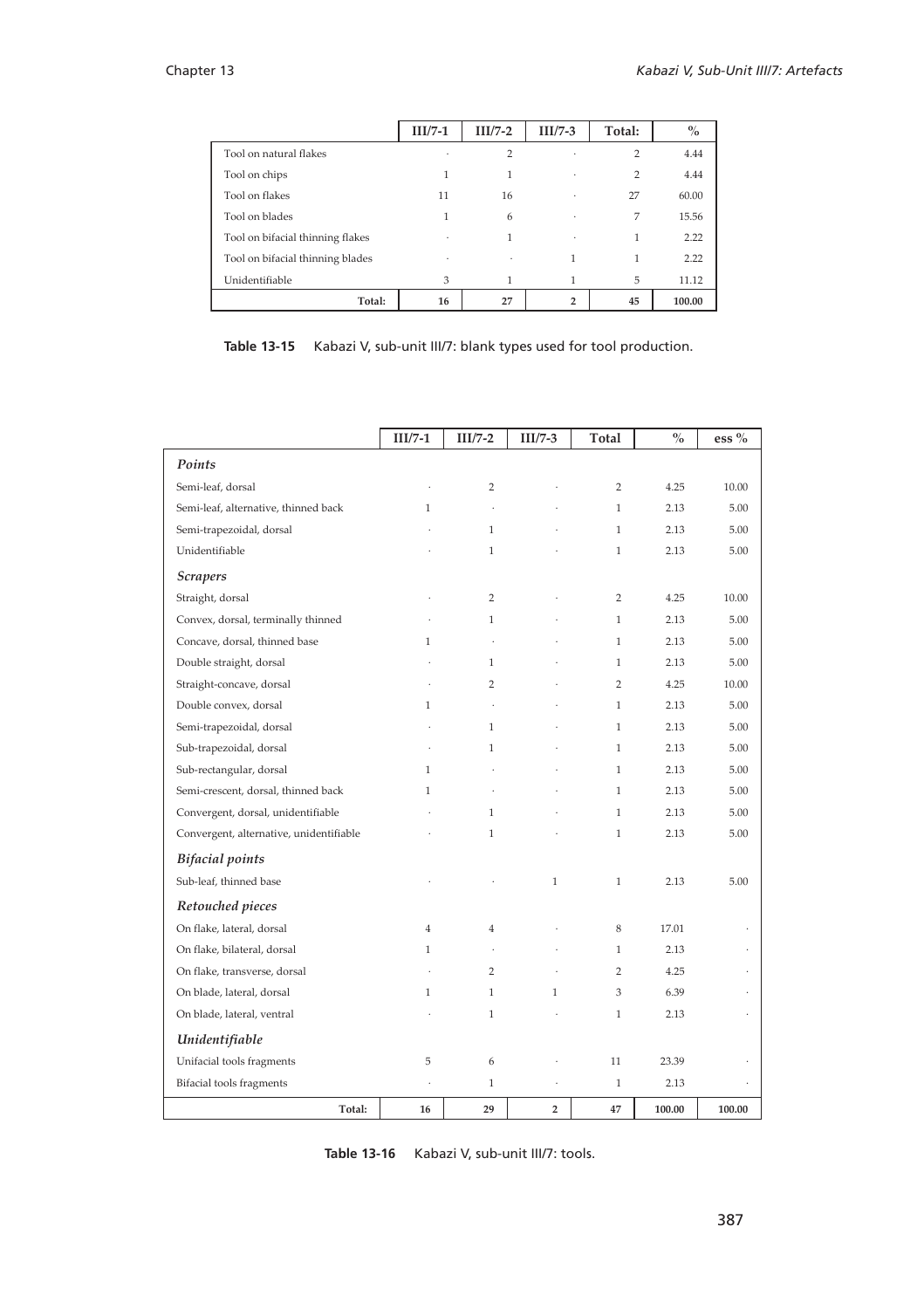

**Fig. 13-3** Kabazi V, levels III/7-1 (2, 4, 6) and III/7-2 (1, 3, 5, 7, 8). Points: semi-leaf, elongated (1); semi-trapezoidal (2); semi-leaf, thinned back (3); semi-leaf (7). Scrapers: sub-rectangular, naturally backed (4); straight-concave (5); double straight (8). Retouched piece on blade (6). Tools made on blades (1, 6) and Levallois flake (5).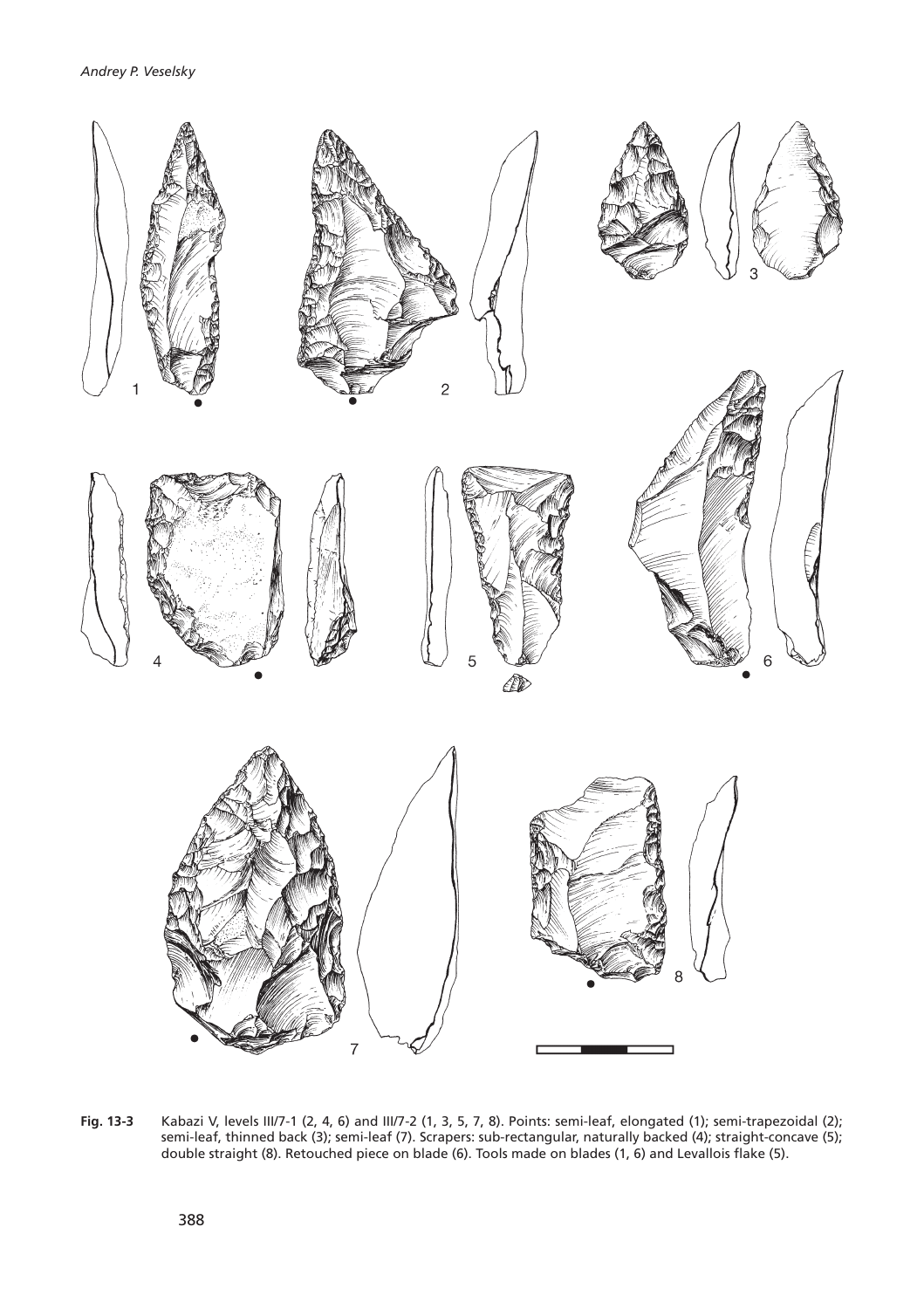(Fig. 13-3, *3, 5*) retouch. It is impossible to state unequivocally whether the collection of points corresponds more to the Western Crimean Mousterian or to Micoquian traditions; whereas the semi-leaf point with non-invasive retouch produced on a blade (Fig. 13-3, *1*) is more typical of WCM complexes, the semitrapezoidal point (Fig. 13-3, *2*) is more important in Micoquian complexes.

#### **Scrapers**

Scrapers were found in two of the three levels (Table 13-16), the most pieces (N=10) stemming from level III/7-2. Scrapers are divided into 13 different types, whereby each of these is further subdivided into three basic morphological groups: simple (4), double (4) and convergent (6). Simple and double scrapers are represented by equal proportions of pieces. The most numerous pieces are convergent scrapers (42.86 % of all scrapers). At the same time, in the level III/7-2 assemblage the sum of simple and double scrapers prevail over convergent scrapers (Table 13-16). In archaeological level III/7-1, in which four scrapers were found, the sum of simple and double types is equal to the number of convergent scrapers. Flakes are the basic blank for scraper manufacture (85.71 %). Scrapers made on blades were recovered from level III/7-2. Among all scrapers, those pieces made on on-axis blanks prevail (12 out of 14 pieces); one item was made on an off-axis blank, and the axis type of one piece was not identifiable. There are nine unbroken scrapers. Whereas the majority of scrapers are between 4 and 5 cm long or wide, three complete scrapers are longer or wider than 5 cm. Scrapers were produced using different combinations of scalar, flat and/or semi-steep retouch, and sometimes even invasive retouch. Ventral thinning was observed on 4 of 12 of scrapers (Table 13-16).

#### *Simple scrapers*

Simple scrapers were recovered from levels III/7-1 and III/7-2 (Table 13-16). According to the shape of their working edge, simple scrapers are subdivided into three different types: straight – 2 items, convex – 1 item, and concave – 1 item. All simple scrapers display a dorsal retouch. Ventral thinning was carried out on two of four simple scrapers. One tool with a convex working edge has a distal thinned tip, and another concave scraper has ventral base thinning. With the exception of just one tool, all simple unifacial scrapers were made on flakes; in one case a blade was used. A similar situation was encountered with regard to the preference of on-axis and off-axis blanks for scraper production, with only one tool made on an off-axis blank. Simple scrapers range in length from 30.70 to 74.02 mm, are between 21.76 and 74.95 mm wide, and from 8.79 mm to 15.91 mm thick.

#### *Double scrapers*

Double scrapers were discovered in the same levels as simple scrapers (Table 13-16), with the most pieces from archaeological level III/7-2. Consideration of their working edges allows a differentiation between double straight (Fig. 13-3, *8*), straight-concave (Fig. 13-3, *5*), and double convex pieces. All double-edge scrapers were treated by a dorsal retouch, and were produced on on-axis blanks. The straight-concave scraper from level III/7-2 was made on a Levallois flake (Fig. 13-3, *5*). Double scrapers range in length from 36.67 to 47.14 mm, they are from between 24.64 and 31.88 mm wide and 6.00 mm to 12.00 mm thick.

#### *Convergent scrapers*

Convergent scrapers are the second most common morphological group of scrapers, being found in two levels of sub-unit III/7 (Table 13-16). Complete convergent scrapers can be assigned to one of three main shapes: trapezoidal (2 items), rectangular (1 item), and crescent (1 item). Trapezoid pieces are further subdivided into semi- and sub-trapezoidal scrapers (Table 13-16). There is only one rectangular (sub-rectangular) convergent scraper (Fig. 13-3, *4*), and one crescent-shaped (semi-cresecent) scraper. All convergent scrapers were made on on-axis flakes. Convergent scrapers are between 34.99 and 57.55 mm long, 28.18 to 44.10 mm wide, and 4.18 mm to 9.73 mm thick.

#### Bifacial points

The only complete bifacial tool was found in level III/7-3 (Table 13-16), a bifacial point, sub-leaf with thinned base (Fig. 13-4). This bifacial point was made in a plano-convex manner using a combination of scalar and sub-parallel retouch. The angles of the retouched edges vary from flat to semi-step. The bifacial point is 112.80 mm long, 37.54 mm wide, and 13.09 mm thick.

#### Retouched pieces

Retouched pieces were found in all levels of sub-unit III/7 (Table 13-16), although the majority actually stems from archaeological level III/7-2. Retouched pieces make up 29.77 % of the total number of tools. Most pieces were made on flakes  $(78.57\%)$ . Blades served as the blanks for  $21.43\%$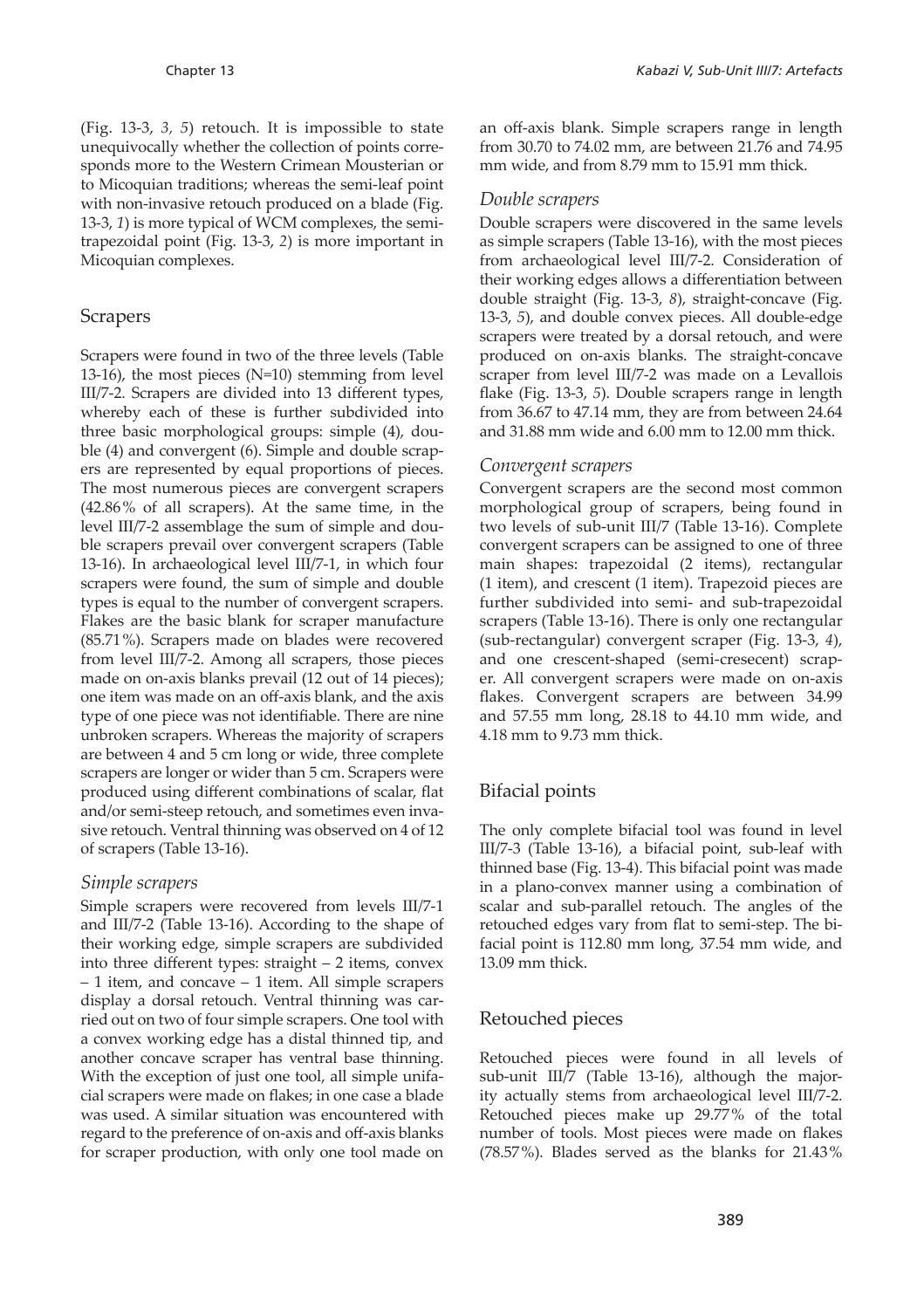

**Fig. 13-4** Kabazi V, level III/7-3. Bifacial point, sub-leaf, thinned base.

of retouched pieces. The most common types of retouched pieces are either flakes or blades with one obversely retouched lateral edge (Fig. 13-3, *6*), and correspond to 71.43 % of all retouched pieces. Retouched pieces show no signs of elaboration, e.g. thinning or truncation.

#### Unidentifiable tools

All tiny tools fragments were assigned to unidentifiable tools. These tool fragments were found in all levels of sub-unit III/7. Unifacial unidentifiable tools comprise 23.39 % of the entire tool assemblage. The fragments of bifacial tools were discovered in archaeological level III/7-2 (Table 13-16).

#### Bone retouchers

A small number of bone retouchers were found in all three levels of sub-unit III/7 (Table 13-1). The bone retouchers comprise two types: one-side simple (6 pieces) and one-side double (4 pieces). For a more detailed description of the bone retouchers see Chapter 15, this volume.

#### Pebbles

Three sandstone pebbles were found in sub-unit III/7; all were found in level III/7-1 (Table 13-1), and all are fragmented. They lack any traces of use. The largest piece is 52.03 mm long, 32.2 mm wide, and 17.74 mm thick.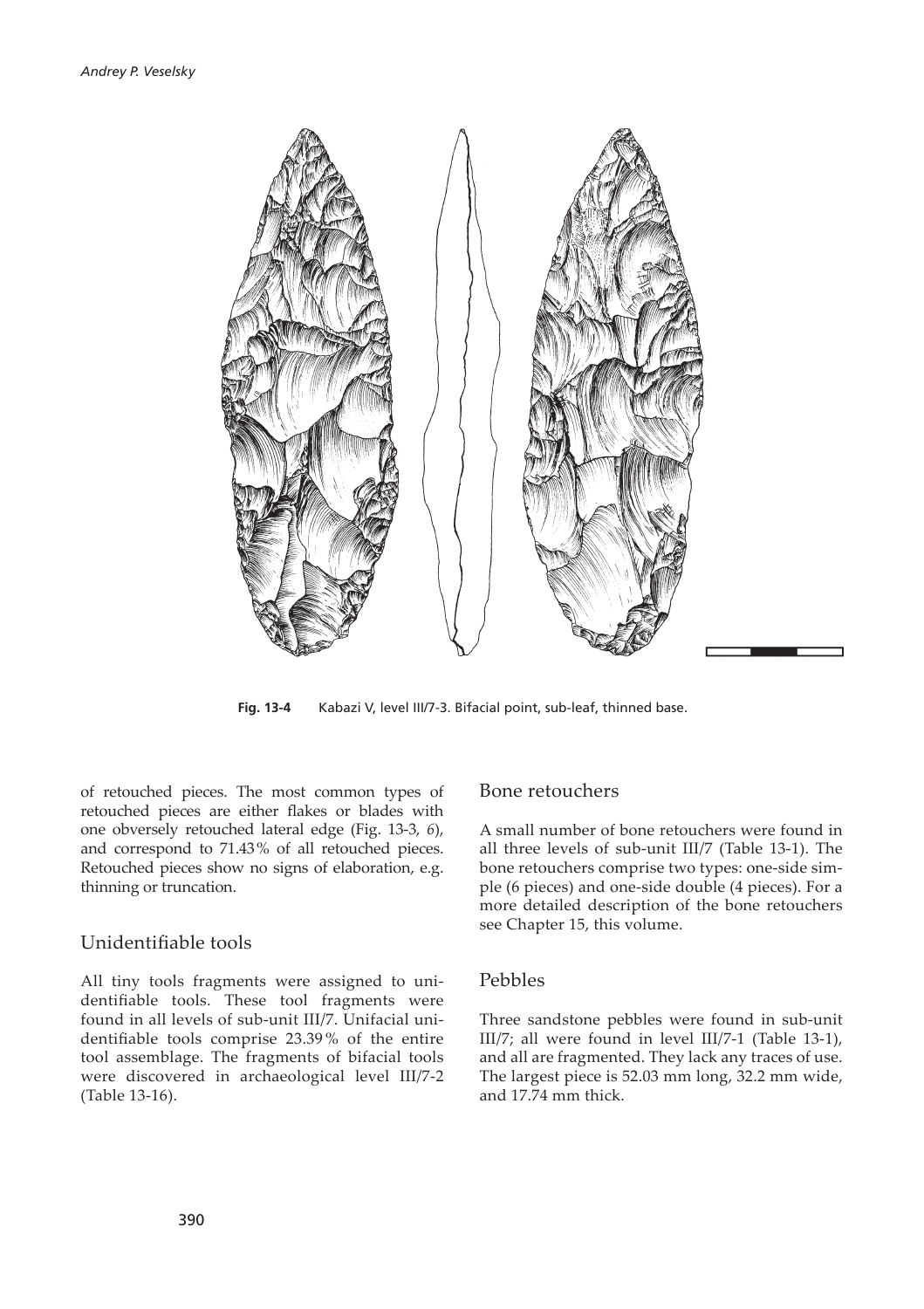#### DISCUSSION:

#### CHARACTERISTIC FEATURES OF SUB-UNIT III/7 ARTEFACT ASSEMBLAGES

Artefact assemblages from archaeological complexes from sub-unit III/7 are characterised by bifacial tool production and core reduction. However, the technological chain of both these processes prove incomplete. In each level the initial stages of flint reduction are represented by flakes and blades. Even so, not only cores, but their preforms, as well as halffinished products of bifacial tools, are absent. The results of flint reduction comprise mainly unifacial tools and a few bifacials in archaeological levels III/7-2 and III/7-3.

The levels composing sub-unit III/7 differ with respect to the observed types of blanks. For all levels the ratios of "bifacial thinning" chips are very close to those encountered in the Crimean Micoquian assemblages at Kabazi V, levels III/1A and III/2 (cf. Table 13-17). The highest percentage of "bifacial thinning chips" (35.38 %) was shown for level III/7-3, with the smallest amount in level III/7-1 (23.39 %). At the same time, this latter value still very much exceeds similar parameters demonstrated for the WCM industry of Kabazi V, level IV/1.

Among removals larger than 3 cm, flakes and blades from "bifacial thinning" were found only relatively seldom in all levels of sub-unit III/7. However, in level III/7-1 the percentages of flakes and blades from "bifacial thinning" are the smallest to have been identified in a Micoquian assemblage from Kabazi V. Nevertheless, this amount of bifacial blanks is altogether lower than observed in the mixed assemblages from sub-unit III/4. For levels III/7-2, and especially III/7-3, the "bifacial thinning" blanks prevail just as they do in Kabazi V, levels III/1 and III/1A, but, at the same time, are lower than in Kabazi V, level III/2 (Table 13-17).

The blade indices for archaeological levels III/7-1 and III/7-2 are suggestive that these belong to a WCM industry. On the other hand, they contain too many blanks from "bifacial thinning" and "rejuvenation", and this factor is not particularly conducive of a Levallois-Mousterian techno-complex (Table 13-17). Among all levels of sub-unit III/7 the lowest blade index was found in level III/7-1. It should also be noted that the high index of blades encountered in level III/7-3 is not representative, as artefacts were collected from only 1 m², and these include 14 items larger than 3 cm (Table 13-2).

The indexes relating to striking platform preparation in sub-unit III/7 comply with those characteristic of Micoquian complexes (Table 13-17). Flakes and blades in archaeological level III/7-2 display scar patterns which are most typical for Western Crimean Mousterian complexes, e.g. unidirectional, bidirectional, different crossed combinations, and with numerous crested pieces (Table 13-6), although, at the same time, this level also produced five *débordante* removals and one Levallois flake. This may indicate indirectly the existence of a core reduction strategy which is specific for Levallois-Mousterian complexes.

Among the tools recovered from sub-unit III/7 unifacial forms dominate, with scrapers as the most commonly observed tool type (Table 13-16). Scrapers are represented by simple, double, and convergent types, whereby the later make up near to half of the entire scraper assemblage. The second important group of unifacial tools are the points. The majority of points was found in archaeological level III/7-2. They display characteristic features of both the WCM and the Micoquian. WCM point types

|                                           |            | III/1 | III/1A | III/2 | $III/7-1$ | $III/7-2$ | $III/7-3$ |
|-------------------------------------------|------------|-------|--------|-------|-----------|-----------|-----------|
| "bifacial thinning" chips, 1.0-1.9 cm     |            | 13.86 | 21.78  | 27.00 | 17.86     | 19.60     | 24.61     |
| "bifacial thinning" chips, 2.0-2.9 cm     |            | 2.91  | 5.85   | 7.11  | 4.55      | 5.40      | 10.77     |
| "bifacial rejuvenating" chips, 1.0-1.9 cm |            | 1.22  | 1.08   | 1.28  | 0.65      | 2.16      |           |
| "bifacial rejuvenating" chips, 2.0-2.9 cm |            | 0.30  | 0.43   | 0.49  | 0.33      | 0.18      |           |
| "bifacial thinning" flakes (%)            |            | 5.66  | 6.75   | 18.41 | 1.79      | 5.30      | 10.00     |
| "bifacial thinning" blades (%)            |            | 4.98  | 7.01   | 15.38 | $\cdot$   | 8.33      | 25.00     |
| indices of blades                         |            | 11.22 | 11.44  | 9.91  | 13.84     | 15.38     | 28.57     |
| indices of facetting                      | <b>Ifs</b> | 23.52 | 43.85  | 14.65 | 14.81     | 19.76     | 22.22     |
|                                           | ΤfΙ        | 66.24 | 72.81  | 52.27 | 74.07     | 67.44     | 55.55     |

**Table 13-17** Kabazi V: lithic variability, by levels.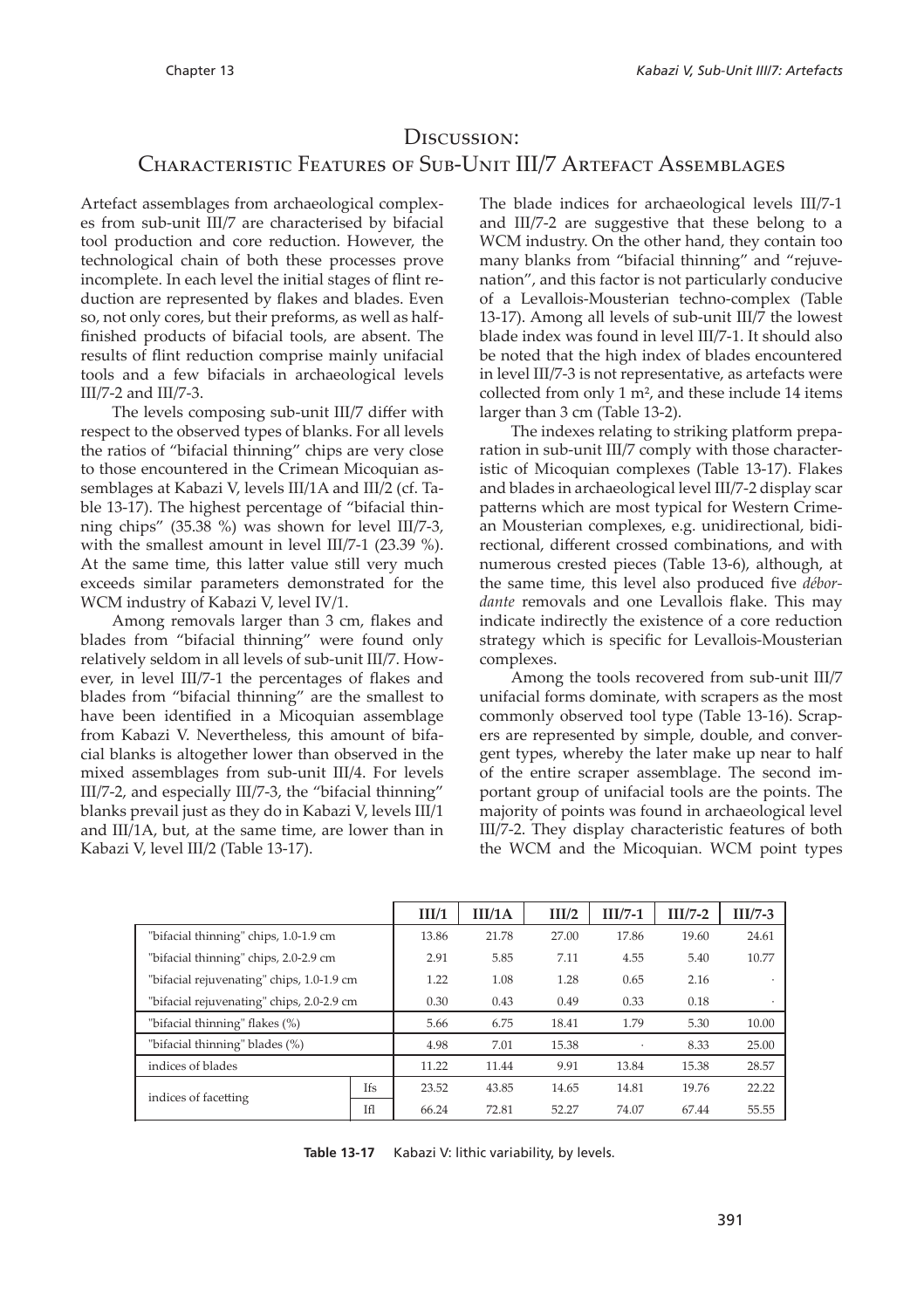are, for example, the semi-leaf type (Fig. 13-3, *1*) made on a blade with facetted platforms and with a non- invasive retouch. This type of point was discovered in all levels of sub-unit III/7. On the other hand, semi-trapezoidal points (Fig. 13-3, *2*) are common to the Micoquian. Convergent (points and convergent scrapers) prevail over simple (transverse, simple and double scrapers) unifacial tools. Bifacial tools are very rare. A single complete bifacial point occurs in archaeological level III/7-3. An unidentifiable piece of a bifacial tool was also found in level III/7-2.

To sum up, both the technological and typological characteristics of flint assemblages from levels III/7-1 and III/7-2 demonstrate features common to both Levallois-Mousterian and Micoquian techno-complexes. The collection of artefacts from level III/7-3 is Micoquian without any admixture. A minimal Levallois-Mousterian component (tools typology) was found in level III/7-1. At the same time, the blade and striking platform indexes, as well as the presence of "bifacial" thinning blanks among all kinds of debitage, leads to the assumption that the most part of blanks, including blanks for tools, in level III/7-1 stemmed from bifacial tool production.

In level III/7-2 the Levallois-Mousterian and Micoquian components are represented in approximately equal proportions. Micoquian features are most clearly observed in both the high percentage of "bifacial" blanks and in the presence of one fragmented bifacial tool. The most obvious evidence for Western Crimean Mousterian features, which include the structure of the unifacial tool assemblage, especially with its points, and the presence of *débordantes* and Levallois blanks among removals, is found in archaeological level III/7-2. Slope erosion probably contributed greatly to the heterogeneous character of the assemblages.

#### ABSTRACT

### КАБАЗИ V, ПАЧКА ГОРИЗОНТОВ III/7: АРТЕФАКТЫ

#### *ВЕСЕЛЬСКИЙ А.П.*

В данной главе представлен анализ пачки археологических горизонтов III/7. В этом слое в процессе раскопок было выделено три пятна залегания археологического материала – археологические горизонты III/7-1, III/7-2 и III/7-3. Каждый из археологических горизонтов пачки III/7 представлен аморфными участками, которые сохранились в эрозионных понижениях, образовавшихся в верхней части литологического слоя 14А, и заполненных седиментами литологического слоя 12А. В целом, исследованная площадь каждого из археологических горизонтов не превышает 3,64 м  $^2$ .

Коллекция археологических материалов из пачки горизонтов III/7 составляет 8291 предмет. Все артефакты подразделяются на три основные группы. Первая группа представлена 8278 каменными предметами, разделенными на шесть категорий артефактов: обломки (27 экз.), преформы (1 экз.), чешуйки (8010 экз.), отщепы (164 экз.), пластины (29 экз.) и орудия (47 экз.). Две другие группы археологического материала представлены костяными ретушерами (10 экз.) и речными гальками без следов использования (3 экз.).

Для структуры археологических артефактов в пачке III/7 отмечаются следующие особенности: процент орудий (около 25 %) характерен для стоянок-мастерских; полностью отсутствуют нуклеусы и преформы двусторонних орудий; среди орудий преобладают